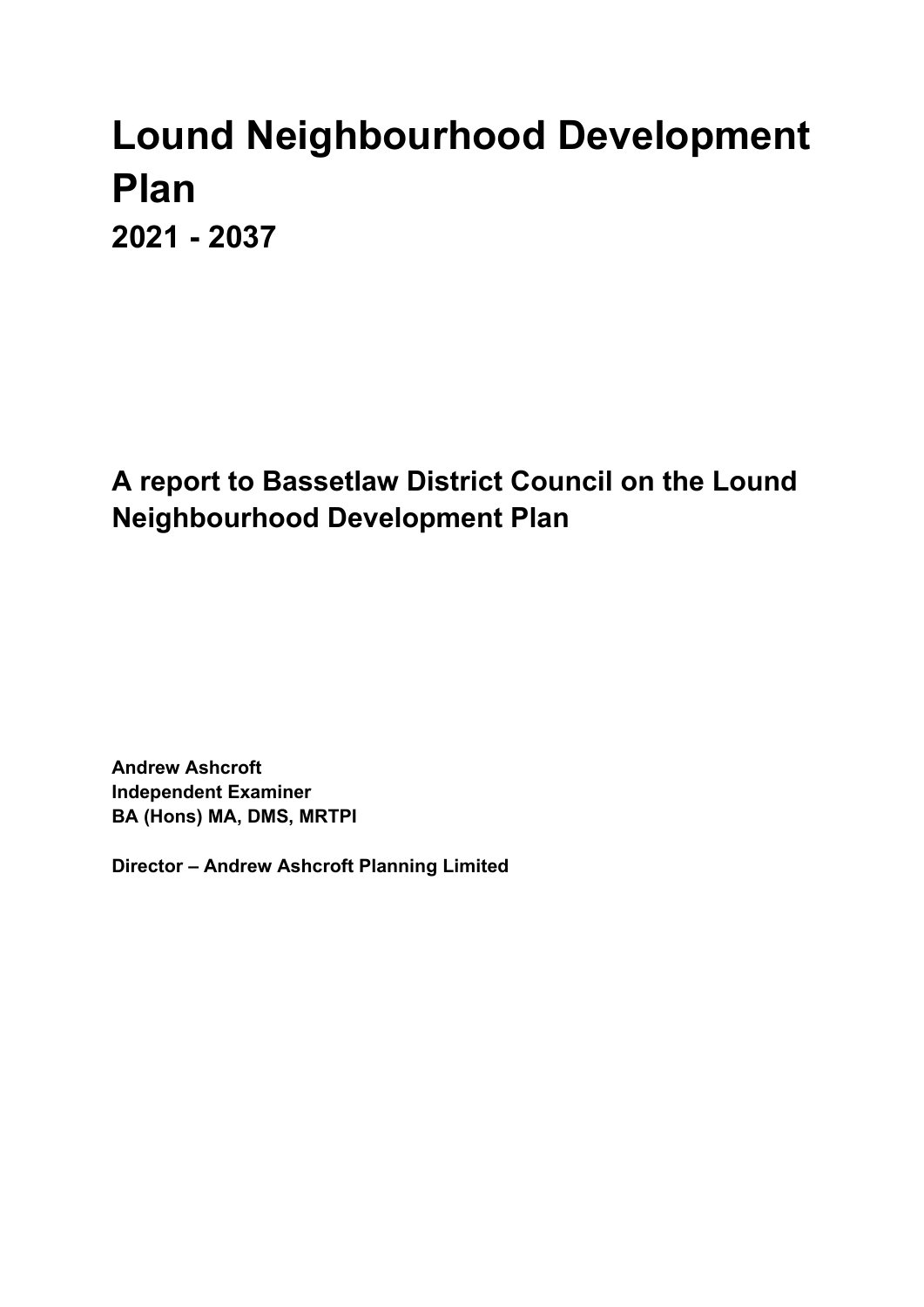# **Executive Summary**

- 1 I was appointed by Bassetlaw District Council in June 2021 to carry out the independent examination of the Lound Neighbourhood Development Plan.
- 2 The examination was undertaken by way of written representations. I visited the neighbourhood plan area on 1 July 2021.
- 3 The Plan includes a variety of policies and seeks to bring forward positive and sustainable development in the neighbourhood area. There is a very clear focus on bringing forward housing allocations, designating local green spaces and safeguarding its distinctive character.
- 4 The Plan has been underpinned by community support and engagement. It is clear that all sections of the community have been engaged in its preparation.
- 5 Subject to a series of recommended modifications set out in this report I have concluded that the Lound Neighbourhood Plan meets all the necessary legal requirements and should proceed to referendum.
- 6 I recommend that the referendum should be held within the neighbourhood area.

**Andrew Ashcroft Independent Examiner 25 August 2021**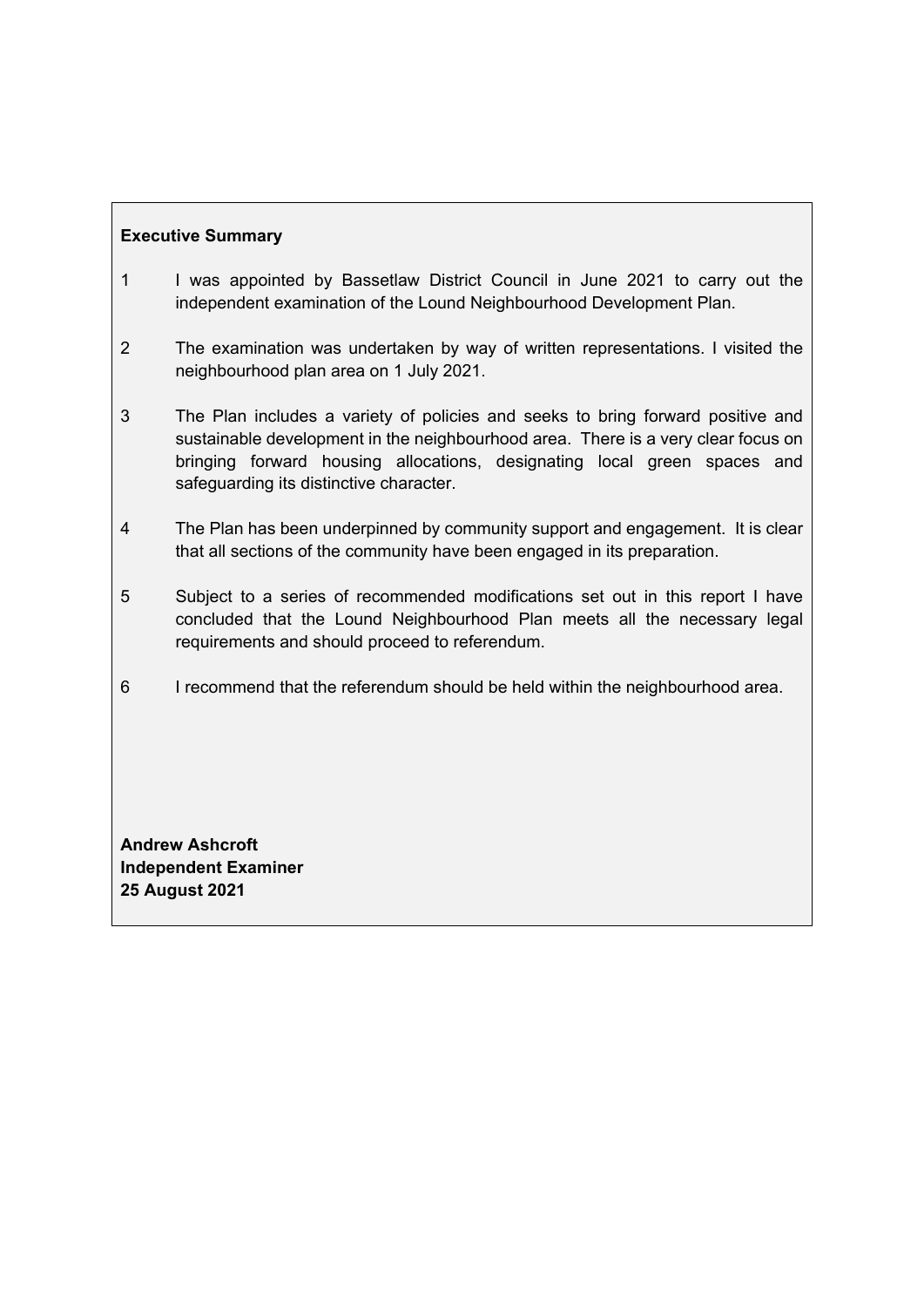## **1 Introduction**

- 1.1 This report sets out the findings of the independent examination of the Lound Neighbourhood Development Plan 2021-2037 ('the Plan').
- 1.2 The Plan has been submitted to Bassetlaw District Council (BDC) by Lound Parish Council (LPC) in its capacity as the qualifying body responsible for preparing the neighbourhood plan.
- 1.3 Neighbourhood plans were introduced into the planning process by the Localism Act 2011. They aim to allow local communities to take responsibility for guiding development in their area. This approach was subsequently embedded in the National Planning Policy Framework (NPPF), the most recent version of which was published earlier this year.
- 1.4 The role of an independent examiner is clearly defined in the legislation. I have been appointed to examine whether or not the submitted Plan meets the basic conditions and Convention Rights and other statutory requirements. It is not within my remit to examine or to propose an alternative plan, or a potentially more sustainable plan except where this arises as a result of my recommended modifications to ensure that the plan meets the basic conditions and the other relevant requirements.
- 1.5 A neighbourhood plan can be narrow or broad in scope. Any plan can include whatever range of policies it sees as appropriate to its designated neighbourhood area. The submitted Plan has been designed to be distinctive in general terms, and to be complementary to the development plan in particular. It seeks to provide a context in which the neighbourhood area can maintain its distinctiveness and identity. It proposes a range of policies which include the identification of housing allocations and the designation of a series of Local Green Spaces.
- 1.6 Within the context set out above this report assesses whether the Plan is legally compliant and meets the basic conditions that apply to neighbourhood plans. It also considers the content of the Plan and, where necessary, recommends changes to its policies and supporting text.
- 1.7 This report also provides a recommendation as to whether the Plan should proceed to referendum. If this is the case and that referendum results in a positive outcome the Plan would then be used to determine planning applications within the neighbourhood area and will sit as part of the wider development plan.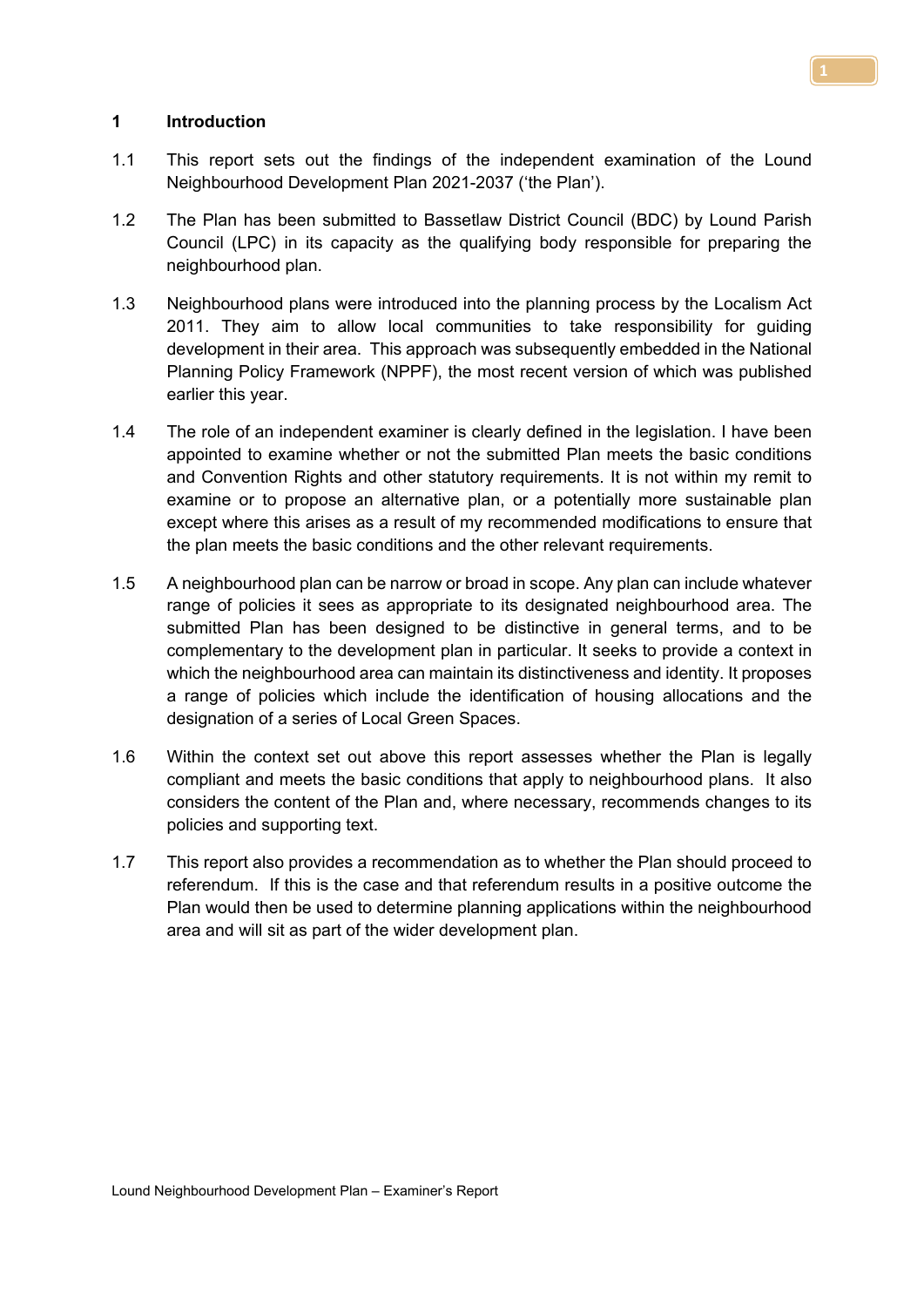## **2 The Role of the Independent Examiner**

- 2.1 The examiner's role is to ensure that any submitted neighbourhood plan meets the relevant legislative and procedural requirements.
- 2.2 I was appointed by BDC, with the consent of LPC, to conduct the examination of the Plan and to prepare this report. I am independent of both the BDC and LPC. I do not have any interest in any land that may be affected by the Plan.
- 2.3 I possess the appropriate qualifications and experience to undertake this role. I am a Director of Andrew Ashcroft Planning Limited. In previous roles, I have over 35 years' experience in various local authorities at either Head of Planning or Service Director level. I am a chartered town planner and have significant experience of undertaking other neighbourhood plan examinations and health checks. I am a member of the Royal Town Planning Institute and the Neighbourhood Planning Independent Examiner Referral System.

#### *Examination Outcomes*

- 2.4 In my role as the independent examiner of the Plan I am required to recommend one of the following outcomes of the examination:
	- (a) that the Plan is submitted to a referendum; or
	- (b) that the Plan should proceed to referendum as modified (based on my recommendations); or
	- (c) that the Plan does not proceed to referendum on the basis that it does not meet the necessary legal requirements.
- 2.5 The outcome of the examination is set out in Section 8 of this report.

## *Other examination matters*

- 2.6 In examining the Plan I am required to check whether:
	- the policies relate to the development and use of land for a designated neighbourhood plan area; and
	- the Plan meets the requirements of Section 38B of the Planning and Compulsory Purchase Act 2004 (the Plan must specify the period to which it has effect, must not include provision about development that is excluded development, and must not relate to more than one neighbourhood area); and
	- the Plan has been prepared for an area that has been designated under Section 61G of the Localism Act and has been developed and submitted for examination by a qualifying body.
- 2.7 Having addressed the matters identified in paragraph 2.6 of this report I am satisfied that all of the points have been met.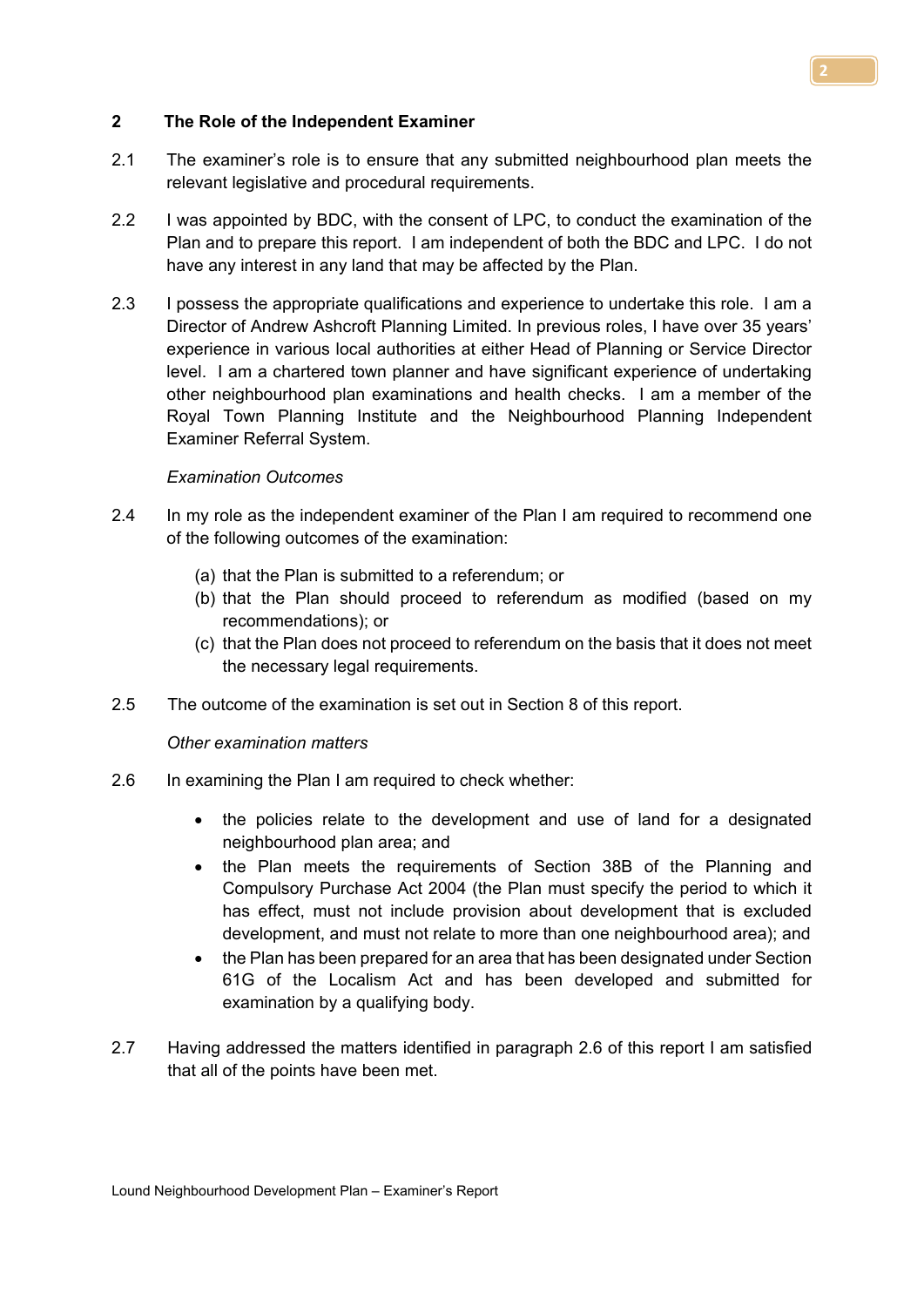## **3 Procedural Matters**

- 3.1 In undertaking this examination I have considered the following documents:
	- the submission Plan.
	- the Character Assessment
	- the Basic Conditions Statement.
	- the Consultation Statement.
	- the Design Code (October 2018).
	- the representations made to the Plan.
	- the Parish Council's responses to the Clarification Note.
	- the adopted Bassetlaw Core Strategy 2011.
	- the National Planning Policy Framework (July 2021).
	- Planning Practice Guidance (March 2014 and subsequent updates).
	- relevant Ministerial Statements.
- 3.2 I visited the neighbourhood area on 1 July 2021. I looked at its overall character and appearance and at those areas affected by policies in the Plan in particular. My visit is covered in more detail in paragraphs 5.9 to 5.16 of this report.
- 3.3 It is a general rule that neighbourhood plan examinations should be held by written representations only. Having considered all the information before me, including the representations made to the submitted plan, I concluded that the Plan could be examined by way of written representations.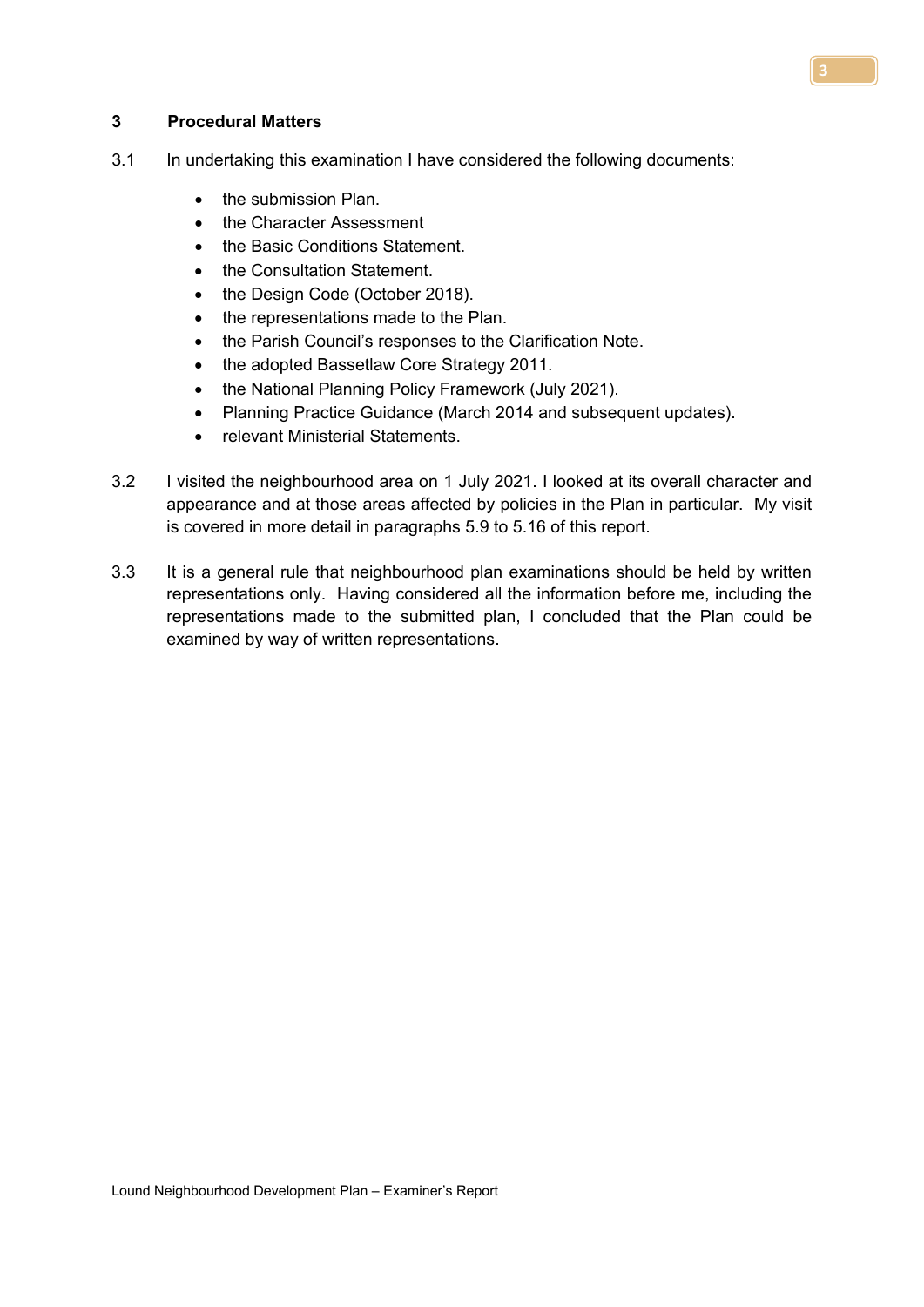# **4 Consultation**

# *Consultation Process*

- 4.1 Policies in made neighbourhood plans become the basis for local planning and development control decisions. As such the regulations require neighbourhood plans to be supported and underpinned by public consultation.
- 4.2 In accordance with the Neighbourhood Planning (General) Regulations 2012 LPC has prepared a Consultation Statement. This Statement is proportionate to the neighbourhood area and its policies.
- 4.3 The Statement records the various activities that were held to engage the local community and the feedback from each event. It also provides specific details on the consultation processes that took place on the pre-submission version of the Plan (August to September 2020).
- 4.4 The Statement sets out details of the comprehensive range of consultation events that were carried out in relation to the early stages of the Plan. They include the following events and processes:
	- the residents' survey (May/June 2016);
	- the survey of businesses, clubs and organisations (November 2016);
	- the open meeting (February 2017); and
	- the open events (June/July 2018).
- 4.5 The details in the Statement set out the nature of the community questionnaire, other consultation exercises and the responses received. They demonstrate the way in which those responsible for the preparation of the Plan sought to address the expectations of the wider community. A significant part the Statement sets out how the submitted Plan took account of consultation feedback at the pre-submission phase. It does so in a proportionate and effective way.
- 4.6 Consultation on the submitted plan was undertaken by BDC. This exercise generated representations from the following persons and organisations:
	- Bassetlaw District Council;
	- Canal and River Trust:
	- The Coal Authority;
	- Historic England;
	- National Grid;
	- Natural England;
	- Nottinghamshire County Council;
	- Severn Trent Water; and
	- Sport England.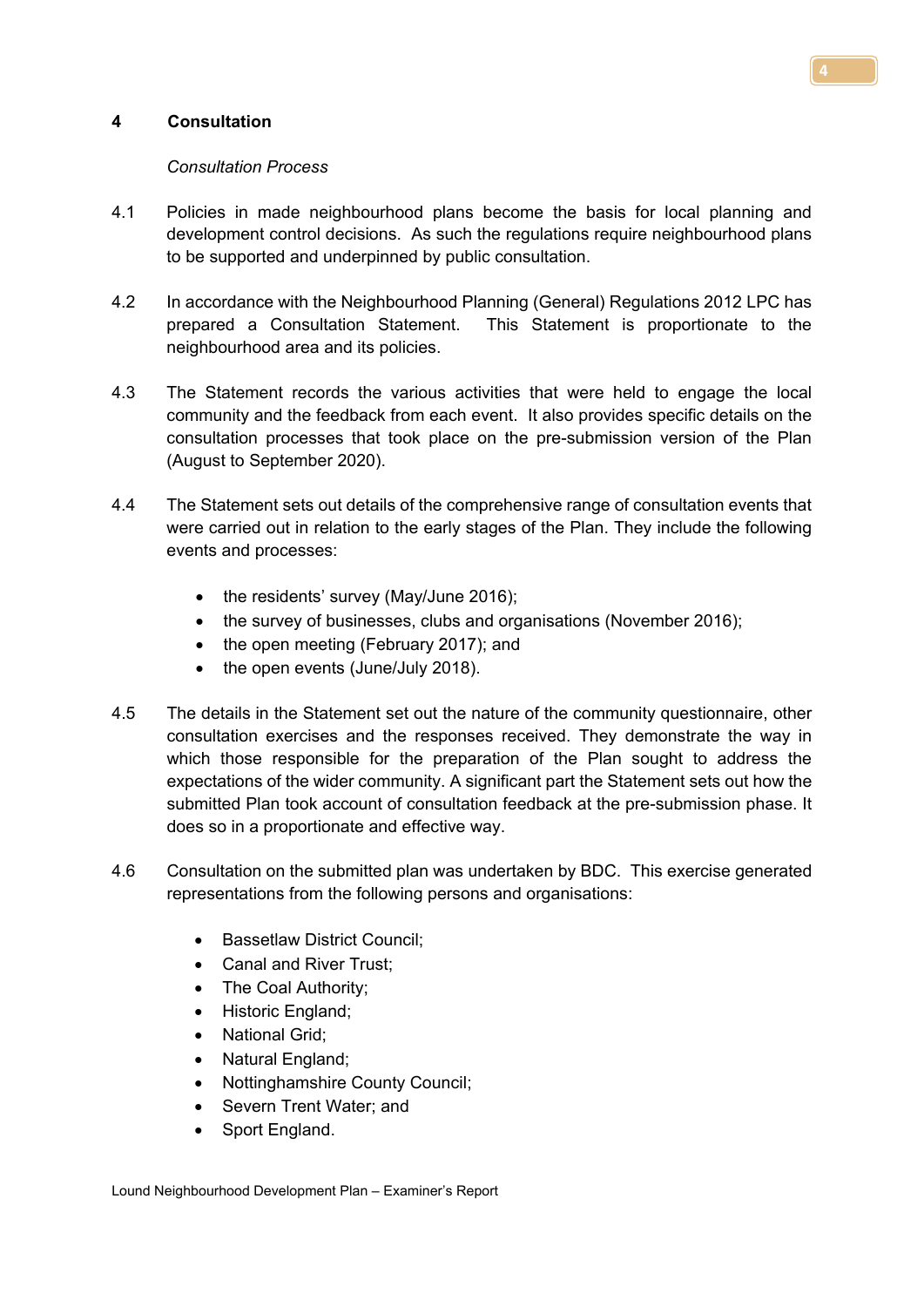- 4.7 Representations were also received from two local residents.
- 4.8 I have taken account of all the representations in preparing this report. Where it is appropriate to do so I refer to specific representations on a policy-by-policy basis.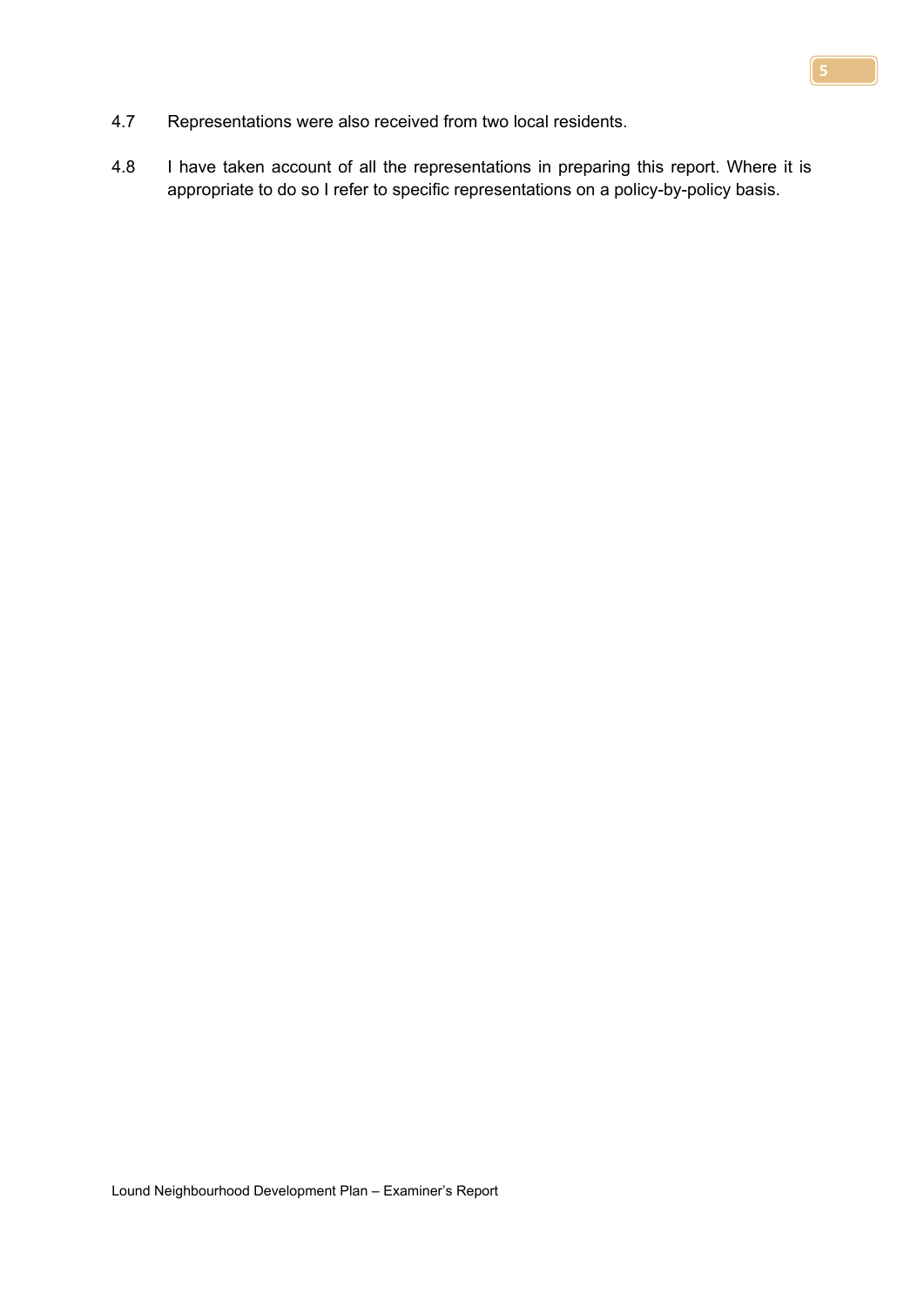# **5 The Neighbourhood Area and the Development Plan Context**

# *The Neighbourhood Area*

- 5.1 The neighbourhood area is the parish of Lound. It is located approximately four miles to the north of Retford. Its population in 2011 was 471 persons living in 210 households. It was designated as a neighbourhood area on 7 July 2016.
- 5.2 As the Plan describes Lound is situated on an undulating, gravelly ridge, 10-15m above sea level and just above the western edge of the floodplain of the River Idle. It is a linear village with its main artery, the old medieval road (now Town Street) running roughly north to south. It has a good mix of vernacular buildings and more modern houses.
- 5.3 The remainder of the neighbourhood area is attractive countryside. The River Idle floodplain contains valuable sand and gravel deposits, which were quarried over many decades. These have now largely been worked out. Some of the old workings have been reclaimed using power station ash, others restored to open water with islands or turned to leisure activities such as water skiing and fishing.

# *Development Plan Context*

- 5.4 The development plan covering the neighbourhood plan area is the Bassetlaw District Core Strategy and Development Management Policies Development Plan Document 2010 - 2028 ('the Core Strategy'). The [Core Strategy](http://molevalley-consult.limehouse.co.uk/portal/cs/cs_-_adopted_oct_2009/core_strategy_-_adopted_october_2009_1?pointId=906692) sets out a vision, objectives, a spatial strategy and overarching planning policies that guide new development in the Plan period.
- 5.5 Policy CS1 of the Core Strategy provides a focus for new development based around the existing principal settlements in the District. Lound is identified as one of a series of other settlements that have limited or no services and facilities or access to public transport and which are unsuitable for growth (and as addressed in Policy CS9).
- 5.6 Policy CS9 of the Core Strategy sets out the limited development opportunities and requirements for the other settlements in the District's settlement hierarchy. In summary these include:

Housing Development - Proposals for the development of housing within these settlements, other than for conversions or replacement dwellings in line with Policies DM2 and DM3, will not be supported. All housing development resulting in a net gain of one or more units will be required to contribute towards the achievement of the District's rural affordable housing targets. This will be either through on-site provision (where appropriate) or through a financial contribution to the delivery or improvement of rural affordable housing.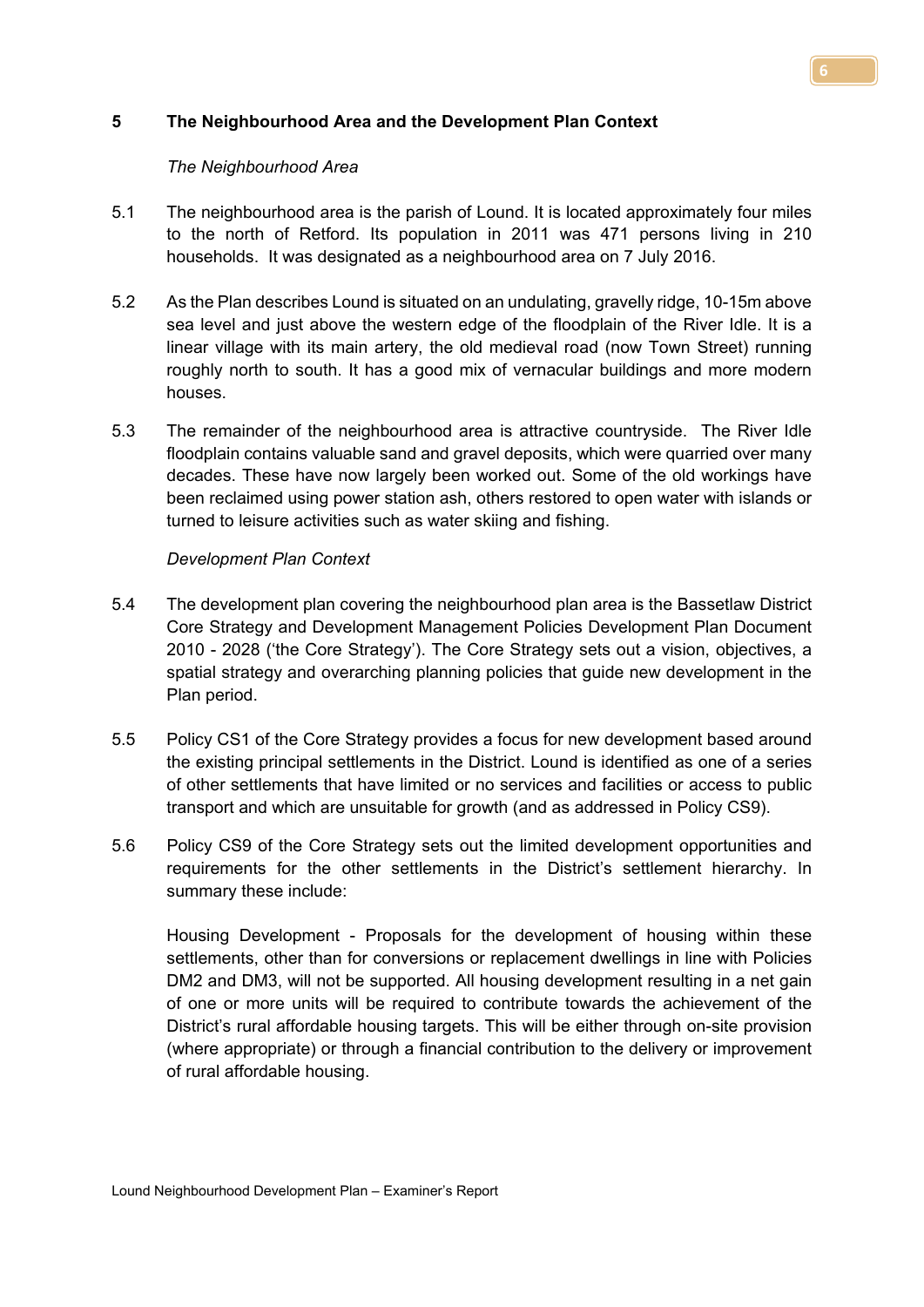Employment Development - Developments which deliver rural employment opportunities, of a scale and type appropriate to the settlement and surrounding land uses, and in line with policies DM1 - DM3 and other material considerations, will be supported

Community Facilities - Proposals for the provision of rural community services and facilities will be supported where they are of a scale appropriate to, and in accord with the role of, the settlement; where need and viability is proven; and where explicit community support is demonstrated. Proposals that will result in the loss of sites or premises currently, or previously, used for services and facilities will not be supported unless a series of circumstances are met.

- 5.7 The submitted Plan has been prepared within its wider adopted development plan context. In doing so it has relied on up-to-date information and research that has underpinned existing planning policy documents in the District. This is good practice and reflects key elements in Planning Practice Guidance on this matter. It is clear that the submitted Plan seeks to add value to the Core Strategy and to give a local dimension to the delivery of its policies. This is captured in the Basic Conditions Statement.
- 5.8 The District Council has started work on the production of a new Local Plan. Once adopted it will replace the Core Strategy. Focussed consultation on the Draft Bassetlaw Local Plan took place in June and July 2021 whilst the neighbourhood plan examination was taking place. This process followed on from earlier consultation on the Draft Bassetlaw Local Plan in November 2020 which included strategic policies and proposed site allocations. Whilst BDC has made good progress on the emerging Plan it is not at a sufficiently-advanced stage to play any significant role in the examination of the submitted neighbourhood plan.

*Visit to the neighbourhood area*

- 5.9 I visited the neighbourhood area on 1 July 2021. I approached from Babworth and Sutton from the south. This helped me to understand the neighbourhood area in its wider landscape context.
- 5.10 I looked initially at the historic core of the village. I saw the way in which a range of buildings were arranged off Town Street. In several cases they had an attractive arrangement in sitting at right-angles to the Street. I saw the village green and the open area around the war memorial.
- 5.11 At the northern end of Town Street I walked to the north and east up to the wooded area to the immediate west of the lakes. I saw the various proposed strategic green gaps in this part of the neighbourhood area.
- 5.12 I then walked back to Town Street and then Little Top Lane. I saw that it had a very different character from that of Town Street and was defined by its bungalows on the east side and open countryside/paddocks to the west.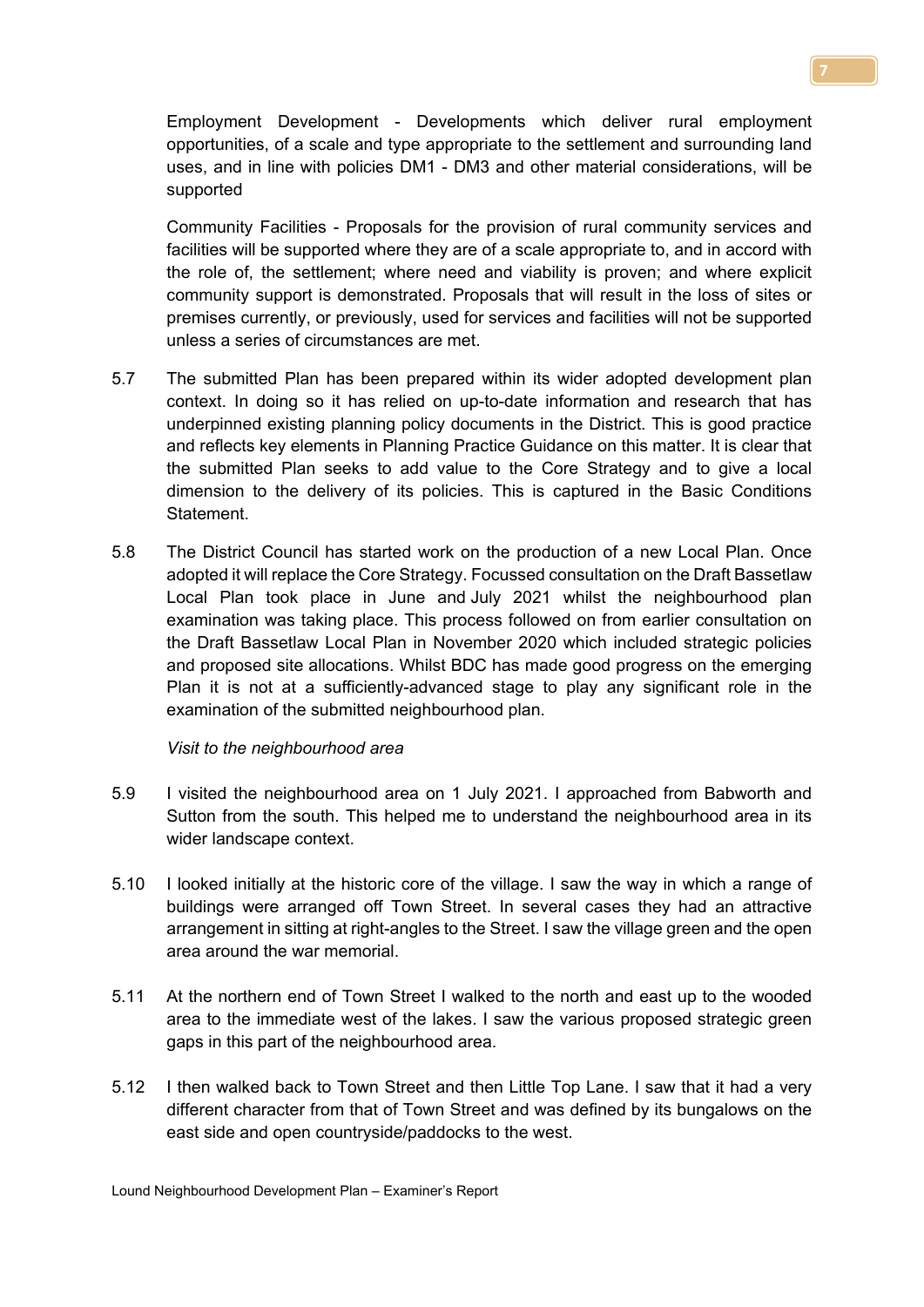- 5.13 I then walked along the southern part of Town Street to look at the three proposed housing allocations. In doing so I saw the Village Hall opened in 1934 in memory of H.F. Huntsman of Lound Hall.
- 5.14 I then drove along Chainbridge Lane to the east. I saw that its character eventually becomes more commercial.
- 5.15 Thereafter I drove to the west along Daneshill Road. I saw the various commercial uses and then the more recreational areas around Daneshill Lakes.
- 5.16 I then drove to Torwoth to the west. This helped me to understand the landscape setting of the neighbourhood area more fully and its relationship to the strategic road network (A638).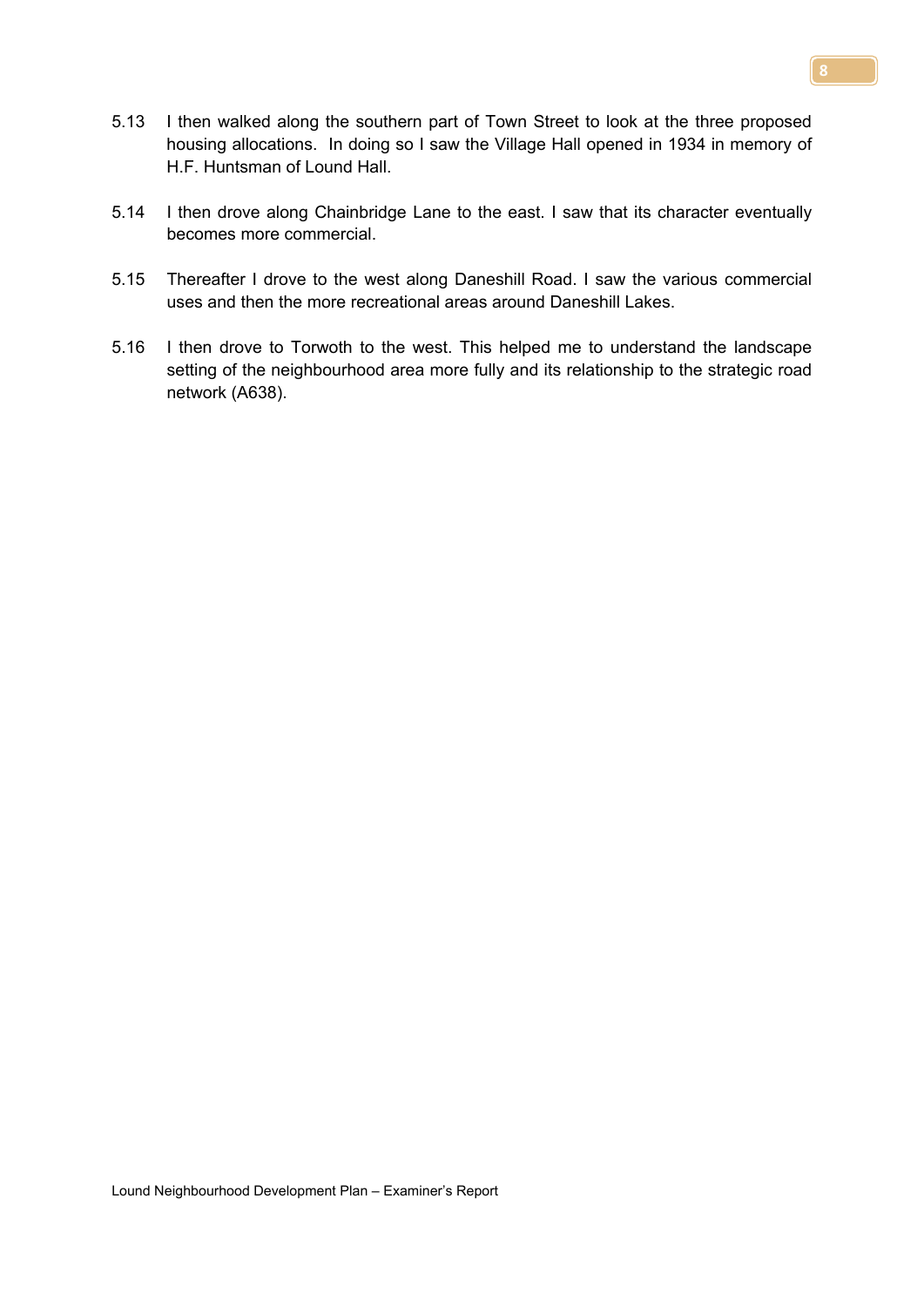# **6 The Neighbourhood Plan and the Basic Conditions**

- 6.1 This section of the report deals with the submitted neighbourhood plan as a whole and the extent to which it meets the basic conditions. The submitted Basic Conditions Statement has helped considerably in the preparation of this section of the report. It is a well-presented, informative and professional document.
- 6.2 As part of this process I must consider whether the submitted Plan meets the Basic Conditions as set out in paragraph 8(2) of Schedule 4B of the Town and Country Planning Act 1990. To comply with the basic conditions, the Plan must:
	- have regard to national policies and advice contained in guidance issued by the Secretary of State;
	- contribute to the achievement of sustainable development;
	- be in general conformity with the strategic policies of the development plan in the area;
	- be compatible with European Union (EU) obligations and the European Convention on Human Rights (ECHR); and
	- not breach the requirements of Chapter 8 of 6 of the Conservation of Habitats and Species Regulations 2017 (7).

I assess the Plan against the basic conditions under the following headings.

# *National Planning Policies and Guidance*

- 6.3 For the purposes of this examination the key elements of national policy relating to planning matters are set out in the National Planning Policy Framework (NPPF) issued in July 2021.
- 6.4 The NPPF sets out a range of core land-use planning principles to underpin both planmaking and decision-taking. The following are of particular relevance to the Lound Neighbourhood Development Plan:
	- a plan led system– in this case the relationship between the neighbourhood plan and the adopted Bassetlaw Core Strategy;
	- delivering a sufficient supply of homes;
	- building a strong, competitive economy;
	- recognising the intrinsic character and beauty of the countryside and supporting thriving local communities;
	- taking account of the different roles and characters of different areas;
	- highlighting the importance of high-quality design and good standards of amenity for all future occupants of land and buildings; and
	- conserving heritage assets in a manner appropriate to their significance.
- 6.5 Neighbourhood plans sit within this wider context both generally, and within the more specific presumption in favour of sustainable development. Paragraph 13 of the NPPF indicates that neighbourhoods should both develop plans that support the strategic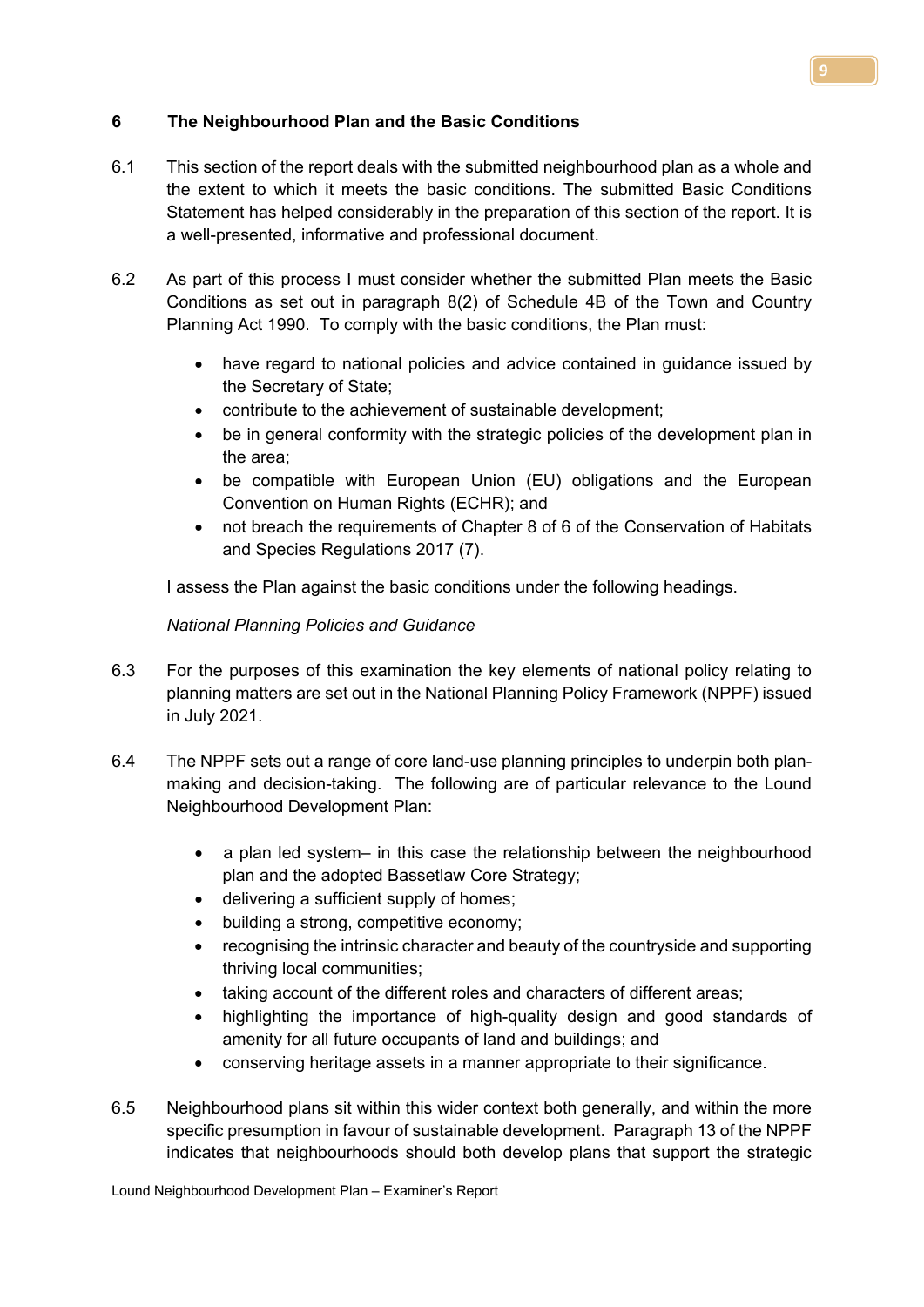needs set out in local plans and plan positively to support local development that is outside the strategic elements of the development plan.

- 6.6 In addition to the NPPF I have also taken account of other elements of national planning policy including Planning Practice Guidance and the recent ministerial statements.
- 6.7 Having considered all the evidence and representations available as part of the examination I am satisfied that the submitted Plan has had regard to national planning policies and guidance in general terms. It sets out a positive vision for the future of the neighbourhood area. It includes a series of policies that address a range of housing development and environmental matters. The Basic Conditions Statement maps the policies in the Plan against the appropriate sections of the NPPF.
- 6.8 At a more practical level the NPPF indicates that plans should provide a clear framework within which decisions on planning applications can be made and that they should give a clear indication of how a decision-maker should react to a development proposal (paragraph 16d). This was reinforced with the publication of Planning Practice Guidance in March 2014. Paragraph ID:41-041-20140306 indicates that policies in neighbourhood plans should be drafted with sufficient clarity so that a decision-maker can apply them consistently and with confidence when determining planning applications. Policies should also be concise, precise and supported by appropriate evidence.
- 6.9 As submitted the Plan does not fully accord with this range of practical issues. The majority of my recommended modifications in Section 7 relate to matters of clarity and precision. They are designed to ensure that the Plan fully accords with national policy.

# *Contributing to sustainable development*

6.10 There are clear overlaps between national policy and the contribution that the submitted Plan makes to achieving sustainable development. Sustainable development has three principal dimensions – economic, social and environmental. It is clear to me that the submitted Plan has set out to achieve sustainable development in the neighbourhood area. In the economic dimension the Plan includes a policy on infill development (Policy 2) and three policies which propose residential allocations (Policies 12-14). In the social role, it includes policies on community facilities (Policy 11) and on local green spaces (Policy 5). In the environmental dimension the Plan positively seeks to protect its natural, built and historic environment. It includes specific policies on landscape character (Policy 4), flood risk (Policy 6), design (Policy 7) and heritage assets (Policy 9). This assessment overlaps with the Parish Council's comments on this matter in the submitted Basic Conditions Statement.

# *General conformity with the strategic policies in the development plan*

6.11 I have already commented in detail on the development plan context in the wider Bassetlaw District in paragraphs 5.4 to 5.8 of this report.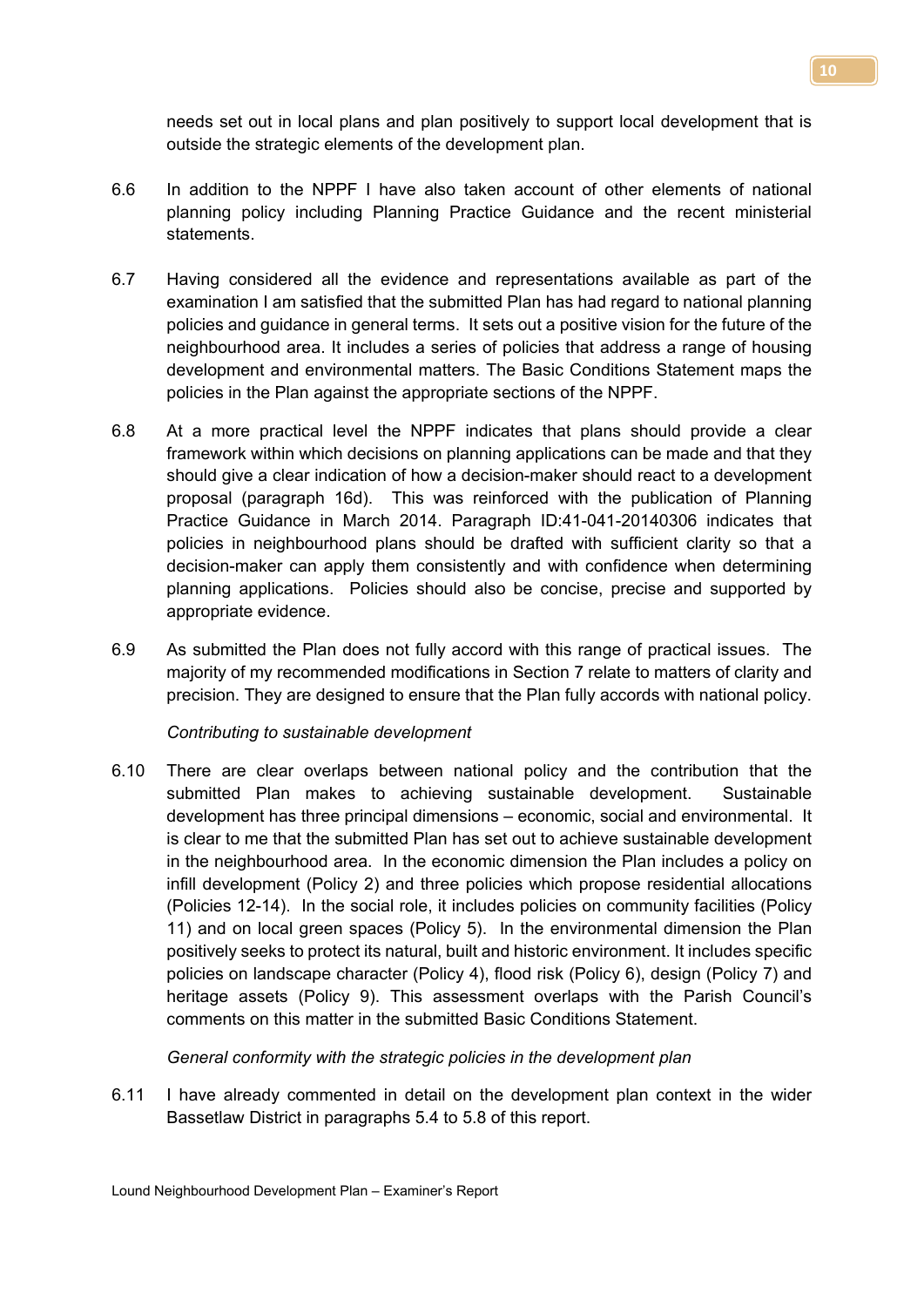6.12 I consider that the submitted Plan delivers a local dimension to this strategic context and supplements the detail already included in the adopted Core Strategy. The Basic Conditions Statement helpfully relates the Plan's policies to policies in the Core Strategy. Subject to the recommended modifications in this report I am satisfied that the submitted Plan is in general conformity with the strategic policies in the development plan.

#### *European Legislation and Habitat Regulations*

- 6.13 The Neighbourhood Plan General Regulations 2015 require a qualifying body either to submit an environmental report prepared in accordance with the Environmental Assessment of Plans and Programmes Regulations 2004 or a statement of reasons why an environmental report is not required. In order to comply with this requirement, BDC prepared a Screening Determination on the need for a Strategic Environmental Assessment (SEA) for the Plan in February 2021. The report is thorough and wellconstructed. As a result of this process BDC concluded that the Plan is not likely to have any significant effects on the environment and accordingly would not require SEA.
- 6.14 The screening report includes the responses from the three consultation bodies. This is best practice.
- 6.15 BDC also prepared a Habitats Regulations Assessment (HRA) of the Plan at the same time. The report is very thorough and comprehensive. It assesses the likely effects of the implementation of the policies in the Plan on the potential Sherwood Forest SPA. For completeness it also assesses the impact of the Plan on two SSSI (Sutton and Lound Gravel Pits and the Mattersey Hill Marsh). It concludes that the neighbourhood plan will not give rise to likely significant effects on European sites, either alone or in combination with other plans or projects, and Appropriate Assessment is not required.
- 6.16 Having reviewed the information provided to me as part of the examination I am satisfied that a proportionate process has been undertaken in accordance with the various regulations. None of the statutory consultees have raised any concerns with regard to either neighbourhood plan or to European obligations. In the absence of any evidence to the contrary, I am entirely satisfied that the submitted Plan is compatible with this aspect of European obligations.
- 6.17 In a similar fashion I am satisfied that the submitted Plan has had regard to the fundamental rights and freedoms guaranteed under the European Convention on Human Rights (ECHR) and that it complies with the Human Rights Act. There is no evidence that has been submitted to me to suggest otherwise. There has been full and adequate opportunity for all interested parties to take part in the preparation of the Plan and to make their comments known. On this basis, I conclude that the submitted Plan does not breach, nor is in any way incompatible with the ECHR.

#### *Summary*

6.18 On the basis of my assessment of the Plan in this section of my report I am satisfied that it meets the basic conditions subject to the incorporation of the recommended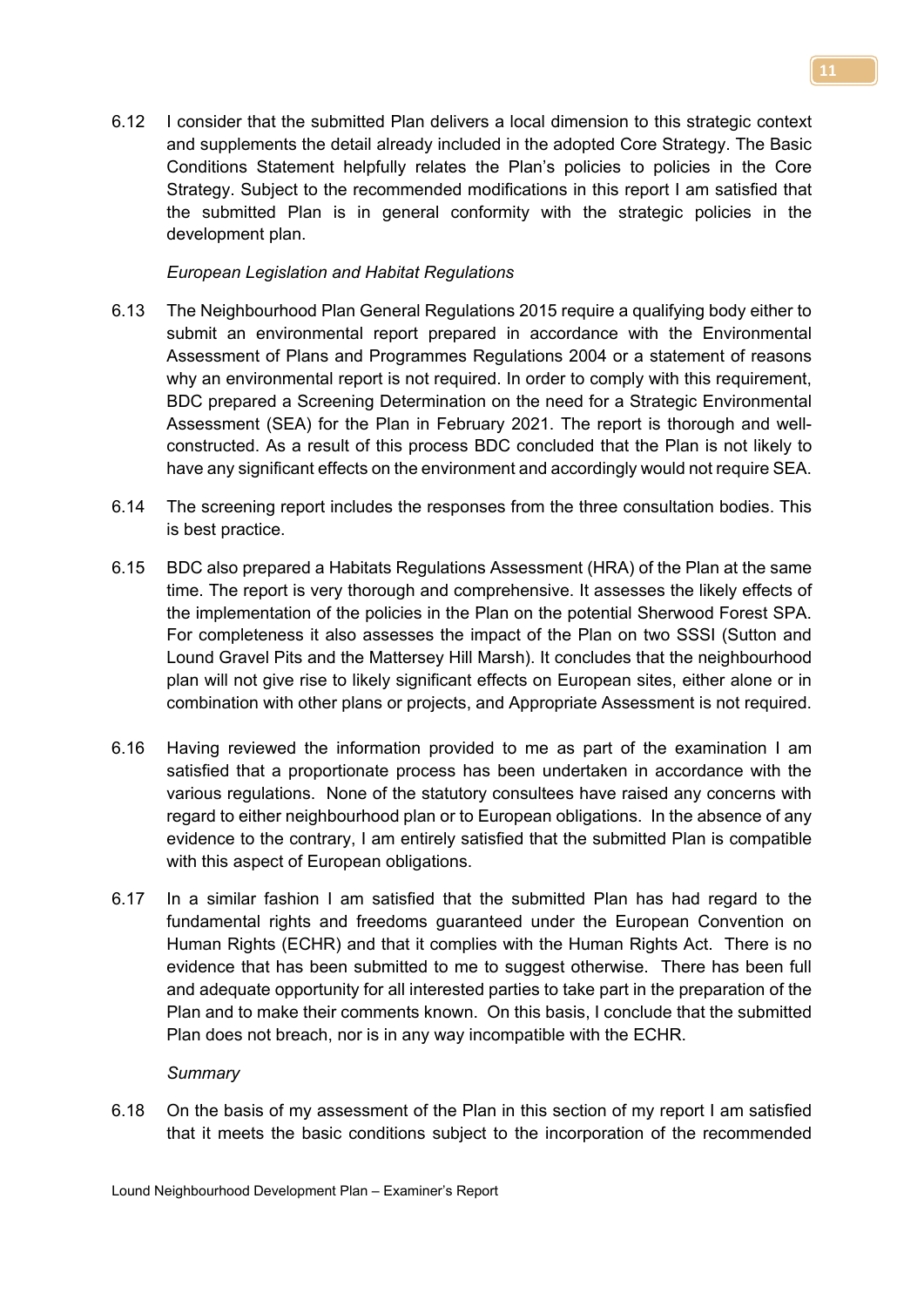modifications contained in this report. Section 7 assesses each policy against the basic conditions. Where necessary it recommends modifications on a policy-by-policy basis.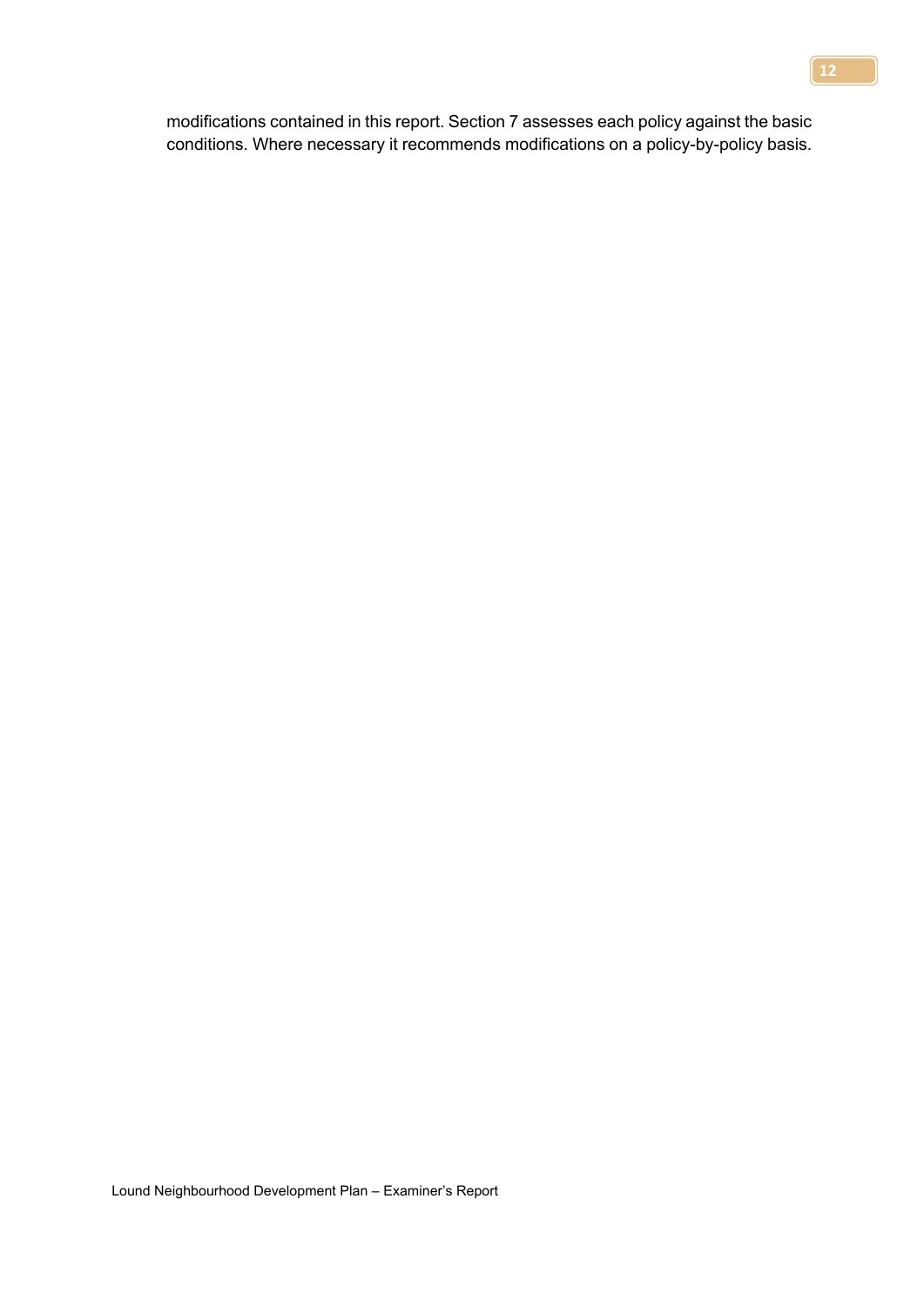# **7 The Neighbourhood Plan policies**

- 7.1 This section of the report comments on the policies in the Plan. In particular, it makes a series of recommended modifications to ensure that the various policies have the necessary precision to meet the basic conditions.
- 7.2 My recommendations focus on the policies themselves given that the basic conditions relate primarily to this aspect of neighbourhood plans. In some cases, I have also recommended changes to the associated supporting text.
- 7.3 I am satisfied that the content and the form of the Plan is fit for purpose. It is distinctive and proportionate to the Plan area. The wider community and LPC have spent time and energy in identifying the issues and objectives that they wish to be included in their Plan. This sits at the heart of the localism agenda.
- 7.4 The Plan has been designed to reflect Planning Practice Guidance (41-004-20170728) which indicates that neighbourhood plans must address the development and use of land. It also includes non-land use Community Projects in Appendix A.
- 7.5 I have addressed the policies in the order that they appear in the submitted plan.
- 7.6 For clarity this section of the report comments on all policies whether or not I have recommended modifications in order to ensure that the Plan meets the basic conditions.
- 7.7 Where modifications are recommended to policies they are highlighted in bold print. Any associated or free-standing changes to the text of the Plan are set out in italic print.

*The initial sections of the Plan (Sections 1-9)*

- 7.8 The Plan as a whole is well-organised and includes effective maps, tables and photographs. It makes an appropriate distinction between the policies and their supporting text. Its design will ensure that it will comfortably be able to take its place as part of the development plan in the event that it is eventually 'made'. The initial elements of the Plan set the scene for the policies. They are proportionate to the Plan area and the subsequent policies.
- 7.9 Section 1 and 2 comment about the background to neighbourhood planning. They also helpfully describe the local planning context within which the Plan has been prepared. Section 2 includes a map showing the designated neighbourhood area and describes the Plan period. Section 3 sets out the need for the Plan and its connection to the strategic housing requirement in the emerging Local Plan for the wider District.
- 7.10 Section 4 comments about the consultation process which was undertaken on the Plan. It overlaps with the submitted Consultation Statement.
- 7.11 Section 5 comments about the status of the projects and actions as set out in Appendix A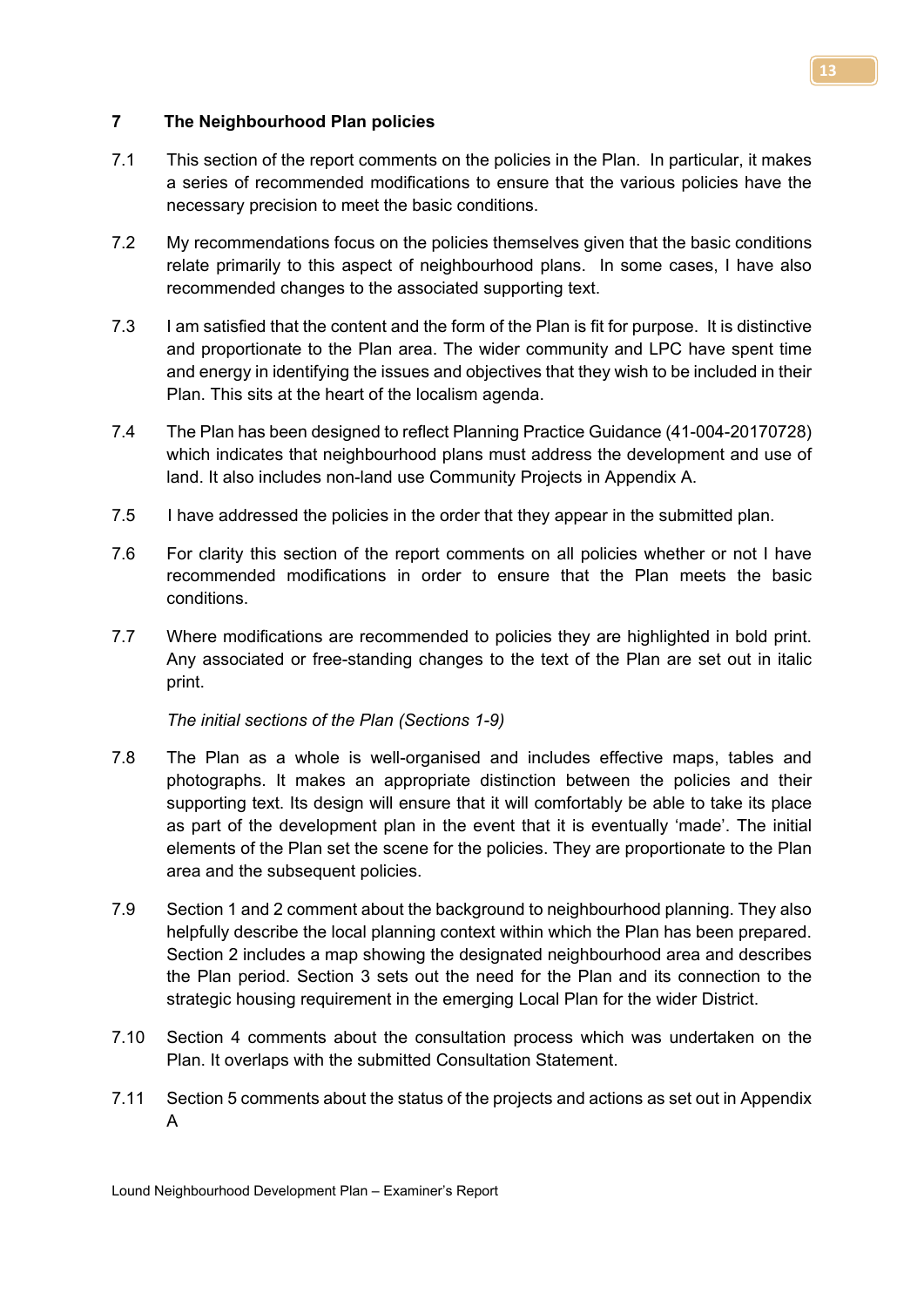- 7.12 Section 6 comments about the special and distinctive features of the neighbourhood area. It is a particularly successful part of the Plan. It provides detailed information about its location, its people, its history, its built environment and its business base.
- 7.13 Sections 7 and 8 set out the Plan's Community Vision and the supporting Community Objectives respectively. They are both well-developed and distinctive to the neighbourhood area.
- 7.14 Section 9 comments about the importance of developers engaging with the community as they seek to bring forward proposals. It establishes a 'Key Principle on this matter.
- 7.15 The remainder of this section of the report addresses each policy in turn in the context set out in paragraphs 7.5 to 7.7 of this report.

Housing Delivery

- 7.16 The Plan has sought to deliver the housing growth for the neighbourhood area as anticipated in the emerging Local Plan. Policy ST1 of the emerging Local Plan sets out a requirement for 10013 dwellings in the District between 2020 to 2037. This overall figure includes about 1500 dwellings in small rural settlements on appropriate sites within development boundaries or on-site allocations in neighbourhood plans by up to 5% of the existing number of homes in the parish concerned.
- 7.17 In this context the Plan comments about the close collaboration between LPC and BDC's policy team since 2016, both as part of the work on the Neighbourhood Plan and as part of the consultation on the Local Plan. The submitted Plan delivers the local growth anticipated in the emerging Plan. This limited growth reflects the extent of local facilities and the availability of suitable sites.
- 7.18 Policies 12 to 14 of the Plan allocate sites for development. I address them later in this report. Part of the context for their development has been weaved in to Policies 1 and 2 which set a broader spatial strategy for development and identify a development boundary. In the round I am satisfied that this approach meets the basic conditions. The Plan has responded positively to the national and local growth agenda. In particular I am satisfied that the modest amount of growth promoted in the plan does not conflict with the broader approach to housing delivery as set out in the adopted Core Strategy.

Policy 1: Sustainable Development and the Development Boundary

- 7.19 This policy comments about sustainable development. It seeks to ensure that new development is concentrated within the identified development boundary. The policy sets a wider spatial strategy for the Plan.
- 7.20 BDC make general comments about the relationship between Policy 1 and Policy 2 of the Plan and question whether Policy 1 is necessary. I have considered this matter very carefully. Whilst the policies could have been expressed in a more streamlined fashion with a degree of modifications their combined effect meets the basic conditions. In particular Policy 1 provides a helpful and broader context for the wider Plan which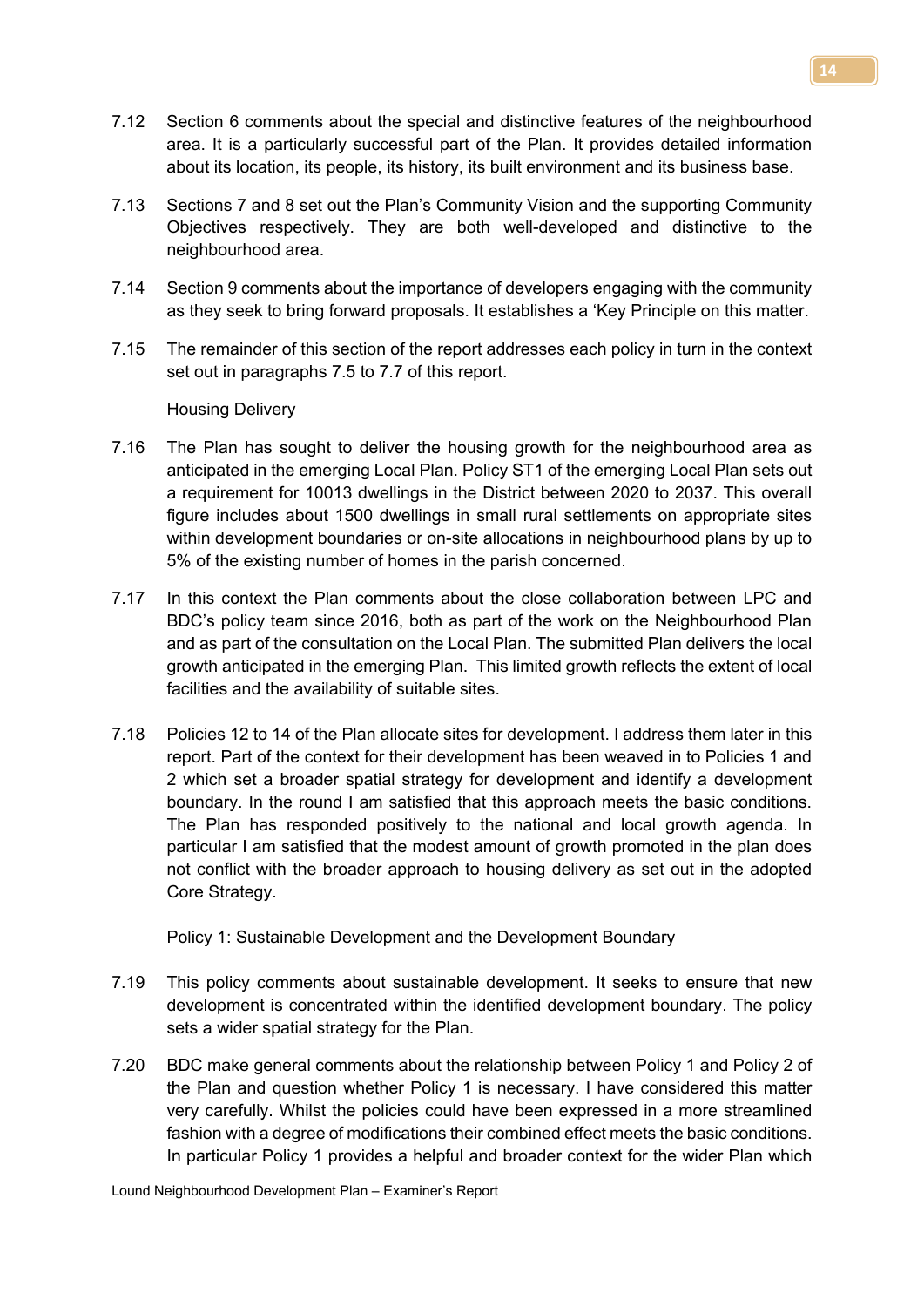will assist in the delivery of the strategic allocation for the parish in the emerging Local Plan.

- 7.21 As submitted the first part of the policy would apply to all development in the development boundary. Many such proposals will be of a domestic or minor nature and will not directly affect the criteria listed in the policy. I recommend modifications so that the policy can be applied in a proportionate fashion. I also recommend detailed modifications to the wording of the criteria so that they have the clarity required by the NPPF.
- 7.22 The second part of the policy applies the principles of national and local planning policies to the remainder of the parish outside the development boundary. Whilst the approach is entirely appropriate, I recommend a modification to its wording so that it has the clarity required by the NPPF.

**Replace the opening element of the first part of the policy with: 'Development proposals within the development boundary as defined on Map 16 will be supported where, as appropriate to their scale, nature and location, they meet the principles of sustainable development by:'**

**In e) replace 'where possible' with 'where practicable'**

**Replace h) with: 'not intensifying existing land drainage and sewerage issues in the immediate locality'**

**In the second part of the policy replace: 'Outside the Development Boundary proposals will be limited to development that' with: 'Proposals outside the settlement boundary will only be supported where they promote development that'**

Policy 2: Infill Development and Density

- 7.23 This policy comments about infill development within the defined development boundary and offers support to such developments subject to a series of criteria. It provides commentary about development densities based on the work undertaken in assessment of different character areas in the Design Guide.
- 7.24 There is a degree of conflict between the policy and paragraph 177 of the Plan which comments that 'where the 5% housing requirement for Lound has been achieved, additional housing development will only be supported where it can be demonstrated that it has the support of the community and the District Council through the review of the neighbourhood plan'. In its response to the clarification note LPC commented:

*'The Lound Neighbourhood Plan is now able to allocate sites in order to provide the 5% development which is currently required. This has been done based on the aspirations of landowners and the preferences of local residents. It is the best plan that can be made today, but it cannot be guaranteed that all, or indeed any, of these proposed dwellings will actually be built. Hence it is important that Policy 2 stands in*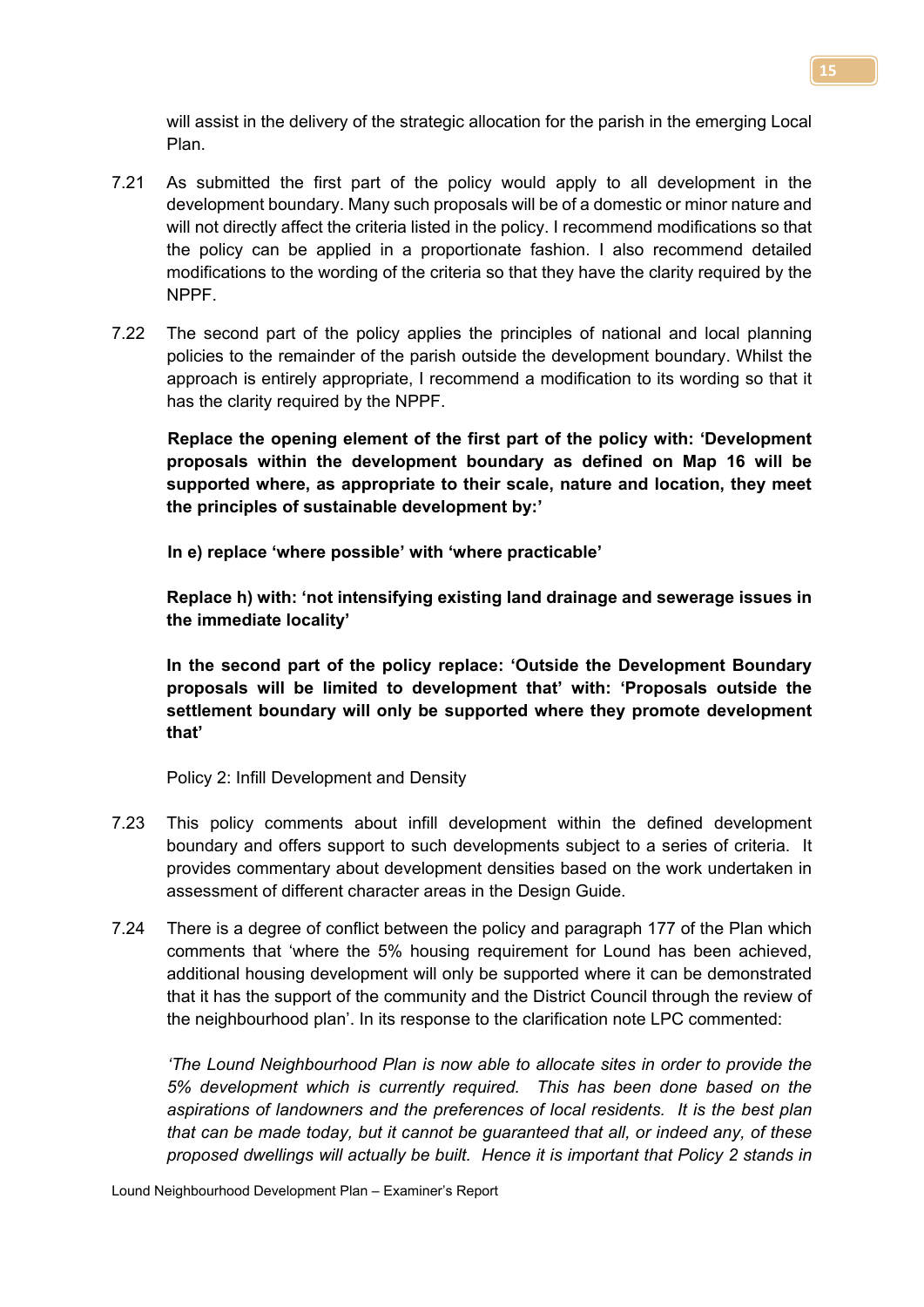readiness to fulfil any shortfall in housing that evolves, probably on new sites. This will *only be needed if the full BDC requirement cannot be achieved on the allocated sites. Additionally, the new Local Plan is not yet adopted. Until it is, Policy 2 provides an important policy framework for planning applications'*

7.25 In all the circumstances I am satisfied that LPC has taken an appropriate approach to this matter. Irrespective of policy considerations it is likely that proposals for infill development will naturally arise within the Plan period. In addition, it is likely that they will be of a limited scale given the layout of the built fabric of the village. In any event, such proposals will not undermine the wider strategic objectives of the emerging Local Plan. In these circumstances I recommend modifications both to the policy, the supporting text and to paragraph 177 to ensure that the Plan is internally consistent. In particular I recommend that the second and third parts of the policy are reconfigured so that they become additional criteria associated with the first part of the policy. Such modifications will achieve the clarity required by the NPPF.

# **In the initial section of the first part of the policy delete 'only'**

**In the first part of the policy replace 'where development is' with 'where the resulting development is'**

**In a) delete 'therefore'**

**Replace the second and third parts of the policy with:** 

**'c) designed not to cause an unacceptable impact on the privacy or amenity of adjoining properties; and**

# **d) designed to ensure that the density of development reflects the patterns of local distinctiveness as identified on Map 3'**

*Replace paragraph 177 of the Plan with: 'The Plan has been designed to deliver the 5% housing requirement for Lound as identified in the emerging Local Plan. Additional housing development within the development boundary will be carefully controlled in the context of Policy 2 of this Plan'* 

Policy 3: Biodiversity

- 7.26 This policy comments that proposals should consider how they will respond, conserve and enhance biodiversity and are required to demonstrate that they have regard to a series of criteria. It has a separate element relating to the protection of mature trees, hedges and grass verges.
- 7.27 As submitted the first part of the policy would apply to all development in the development boundary. Many such proposals will be of a domestic or minor nature and will not directly affect the criteria listed in the policy. I recommend modifications so that it can be applied in a proportionate fashion.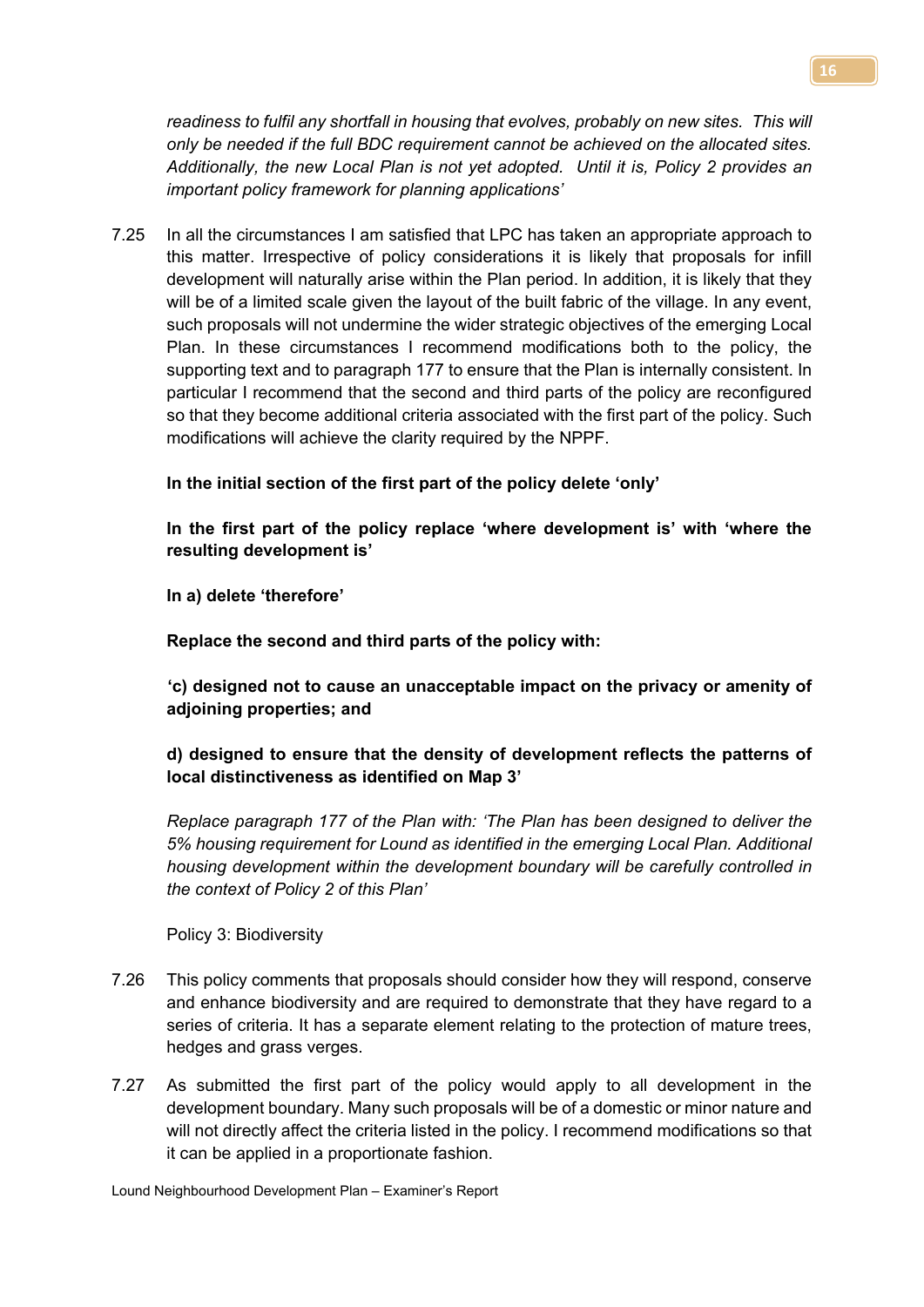7.28 I also recommend detailed modifications to the wording of other parts of the wider policy. I also recommend that the final sentence of the third part of the policy is repositioned into the supporting text. It is a process matter rather than a policy.

# **In the first part of the policy insert the following at the beginning of the second sentence: 'As appropriate to their scale, nature and location'**

**In a) replace 'adverse' with 'unacceptable'**

**In c) replace 'wherever possible' with 'where practicable'**

**In the third part of the policy replace 'not possible' with 'not practicable'**

# **Delete the final sentence of the third part of the policy**

*At the end of paragraph 83 add: 'The third part of the policy addresses mature trees. Where replacement trees are required as part of a development proposal their planting will be controlled either by way of a planning condition or a legal agreement based on the circumstances of the particular development.'*

Policy 4: Enhancing Landscape Character

- 7.29 This policy celebrates the landscape character of the parish. It identifies a series of key views which development proposals need to respect. It also identifies four Significant Green Gaps (SGGs).
- 7.30 The identified views are a good reflection of the character of the neighbourhood area. Their identification meets the basic conditions
- 7.31 The SGGs are parcels of land on the edge of the defined development boundary. I looked at them carefully during the visit both in their own right and to establish the extent to which they would bring added value to the second part of Policy 1 of the Plan which effectively addresses development in the countryside. I sought LPC's views on this issue in the clarification note. It commented as follows:

'*Neighbourhood Plans provide the opportunity to provide locally distinct policies. Significant Green Gaps are very important and are highly valued by the people of*  Lound. Public consultation shows concern to ensure that inappropriate housing *development does not damage these places. The Steering Group's intention was to make sure that such highly sensitive areas adjoining the Development Boundary are protected. It is acknowledged that Significant Green Gaps are referenced in Policy 1, but this is an overarching policy setting the standard for development across the Parish. Policy 4 was intended to provide more specific reasoning for the inclusion of Significant Green Gaps and Key Views. It is contended that it provides a clear policy framework for the consideration of development that may impact on the landscape character of the Parish'*

7.32 On the balance of the evidence I am satisfied that the SGGs have been carefully defined. They are distinctive parcels of land which immediately adjoin the defined development boundary.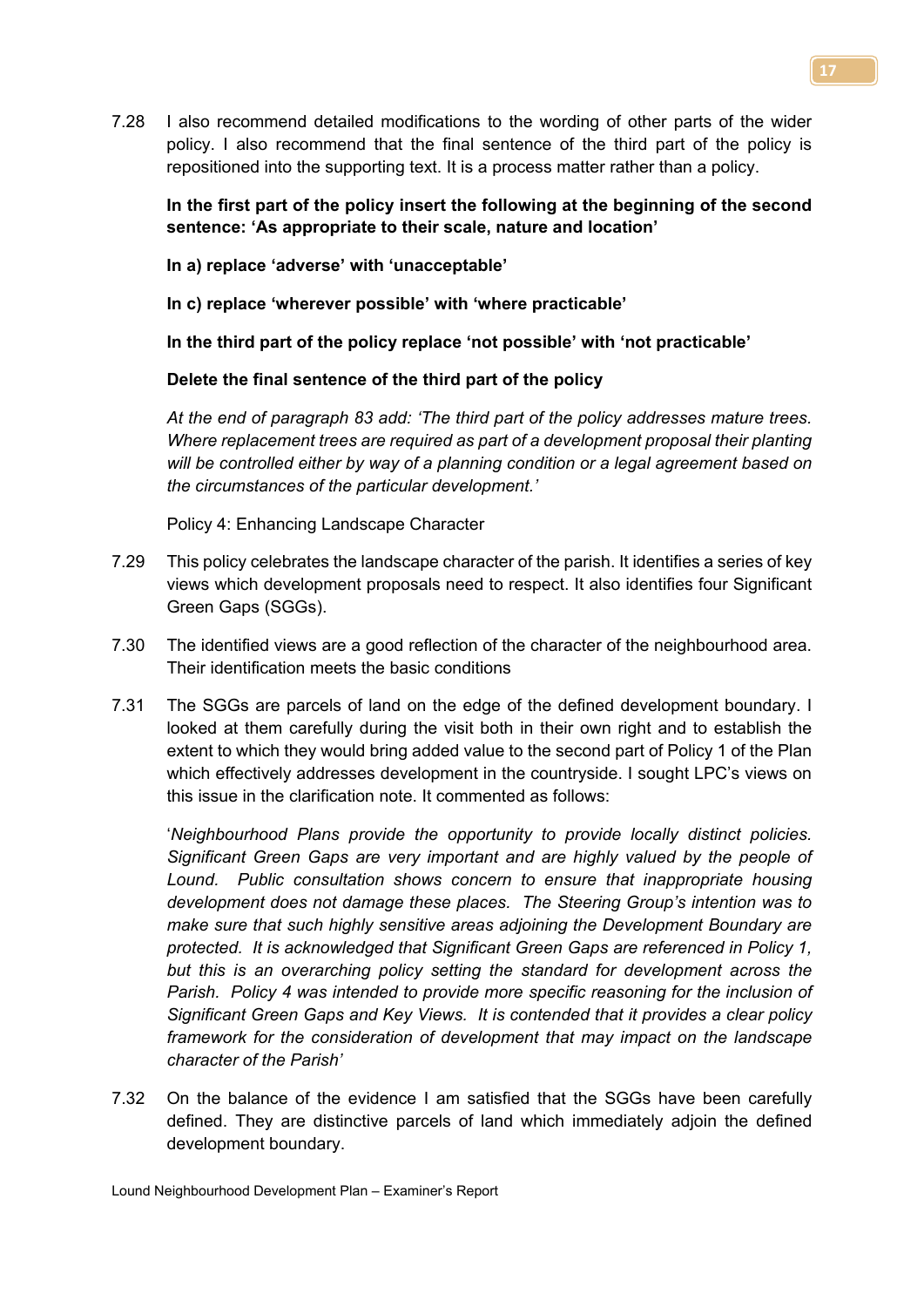7.33 The policy requires that new development takes account of the identified views and the SGGs. Its format is complicated and merges supporting text and policy. I recommend modifications to its structure to remedy this matter. However, the effect of the policy remains unchanged. The elements of supporting text recommended to be deleted from the policy are already addressed in detail in the text preceding the policy (and specifically in paragraphs 84-91 on general matters, paragraphs 92-95 on key views and paragraphs 96-97 on the SGGs).

# **Replace the first part of the policy with:**

**'As appropriate to their scale, nature and location development proposals should respond positively to, and conserve and enhance the character of the local landscape. In particular proposals should demonstrate how they would either conserve or enhance the openness of the identified key views (as shown on Map 8) and how they would maintain or strengthen the identified qualities of the significant green gaps (as shown on Map 9)'**

**In the second part of the policy delete the first sentence. Thereafter replace 'are supported' with 'will be supported'**

Policy 5: Local Green Spaces

- 7.34 This policy proposes the designation of five local green spaces (LGSs). It seeks to apply the principles in the NPPF on this matter to sites in the parish. The proposed LGSs are described in the Plan and assessed against the three criteria in paragraph 102 the NPPF. I looked at the proposed LGS during my visit to the parish.
- 7.35 Based on my own observations and the information in the Plan I am satisfied that the following proposed LGSs meet the basic conditions:
	- LGS1 Village Green;
	- LGS2 Playing Fields;
	- LGS3 Poplar Walk; and
	- LGS5 War Memorial

In several cases they are precisely the types of green spaces which the authors of the NPPF would have had in mind in preparing national policy. The Village Green (LGS1) and the Playing Fields (LGS2) are particularly good examples of informal and formal LGSs respectively.

7.36 In addition, I am satisfied that their proposed designation would accord with the more general elements of paragraph 101 of the NPPF. Firstly, I am satisfied that their designation is consistent with the local planning of sustainable development. They do not otherwise prevent sustainable development coming forward in the neighbourhood area and no such development has been promoted or suggested. Secondly, I am satisfied that the LGSs are capable of enduring beyond the end of the Plan period. Indeed, they are an established element of the local environment and, in most cases, have existed in their current format for many years. In addition, no evidence was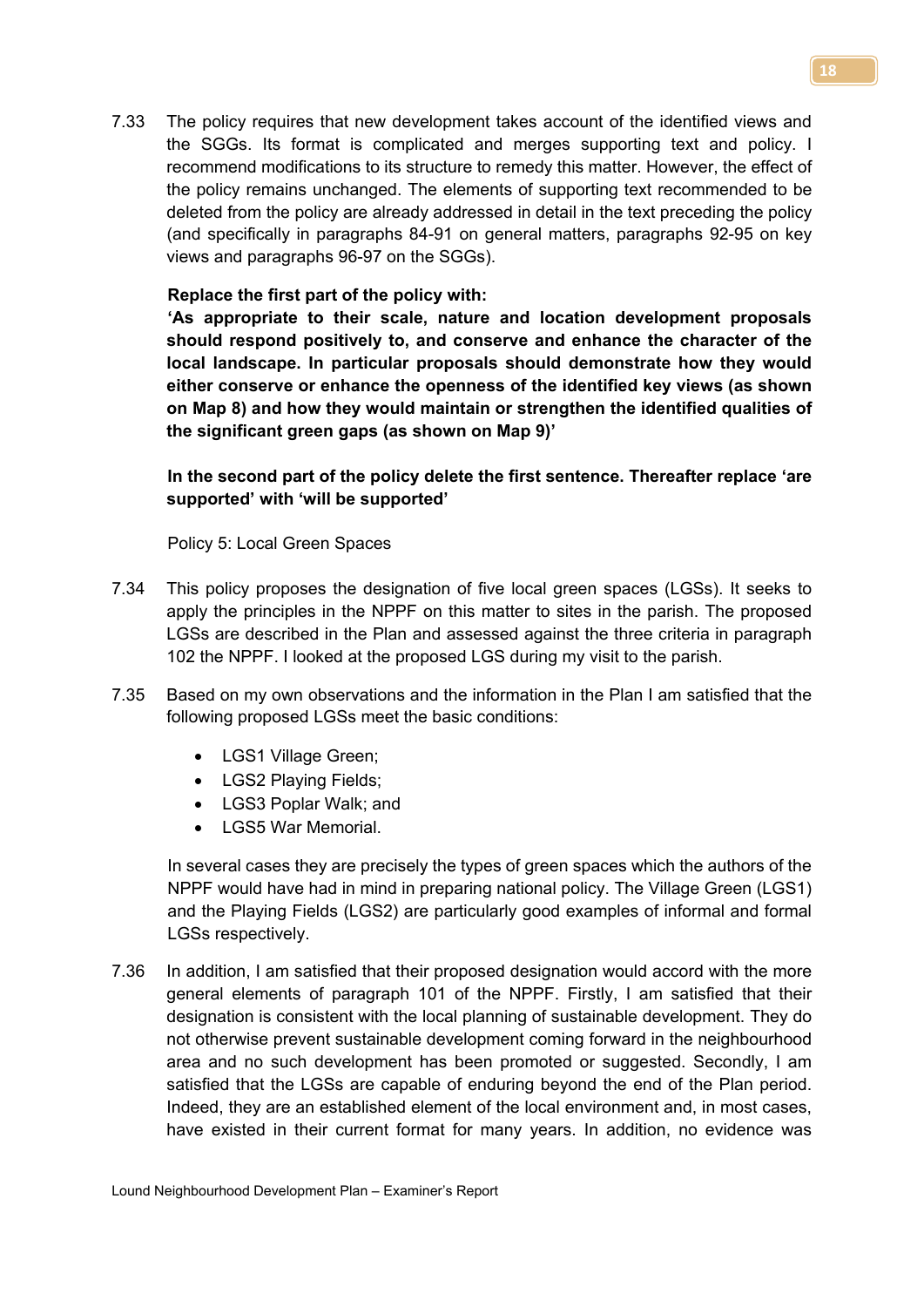brought forward during the examination that would suggest that the proposed local green spaces would not endure beyond the end of the Plan period.

7.37 Proposed LGS4 (Linghurst Lakes) is a lakeland-environment and provides a diverse area of "parkland" containing walks and seating areas. It provides a tranquil setting. I am satisfied that it is within reasonably close proximity to Lound and is demonstrably special to the local community and holds a particular significance. However, at 29ha the proposed area is significantly larger than the other proposed LGSs. On this matter I sought LPC's comments on the extent to which it considered the parcel of land to be local in character. It commented as follows:

*'The Steering Group's intention was to highlight the importance of Linghurst Lakes (LGS 4) in the Plan. It is only a short walk from the centre of the village and is certainly "local in character", even at 29 hectares. The Examiner is respectfully reminded that there is no definition of what an extensive tract of land is in the NPPF. The Parish Council does own Linghurst Lakes and the area is protected by a covenant; it is also part of a Local Wildlife Site. However, its importance for both recreational and wildlife purposes to the village is such that it is almost inconceivable that it would not be mentioned prominently in the Lound Neighbourhood Plan. The Steering Group and the community strongly support its designation as a Local Green Space.'*

- 7.38 I have considered this matter very carefully. I have concluded that Linghurst Lakes is an extensive tract of land rather than one which is local in character as required by the NPPF. In these circumstances I recommend that LGS4 is deleted from the policy. Nevertheless, I recommend that the significance of Linghurst Lakes is reflected in the supporting text and an indication provided about its existing protection by covenant, its designation as a Local Wildlife Site and its ownership by LPC.
- 7.39 The second part of the policy sets out the implications for LGS designation. It seeks to follow the approach as set out in paragraph 103 of the NPPF. However, it goes beyond that approach in indicating that developments will only be supported where it 'clearly enhances the Local Green Space for the purpose for which it was designated'.
- 7.40 Given the diversity of proposed LGSs I can understand the circumstances which have caused the Parish Council to design the policy in this way. Nevertheless, I recommend a modification so that the policy takes the matter-of-fact approach in the NPPF. The recommended modification also takes account of the recent case in the Court of Appeal on the designation of local green spaces and the policy relationship with areas designated as Green Belts (2020 EWCA Civ 1259).
- 7.41 In the event that development proposals affecting designated LGSs come forward within the Plan period, they can be assessed on a case-by-case basis by BDC. In particular BDC will be able to make an informed judgement on the extent to which the proposal concerned demonstrates the 'very special circumstances' required by the policy. I recommend that the supporting text clarifies this matter.

# **Replace the second part of the policy with: 'Development proposals within the designated local green spaces will only be supported in very special circumstances'**

Lound Neighbourhood Development Plan – Examiner's Report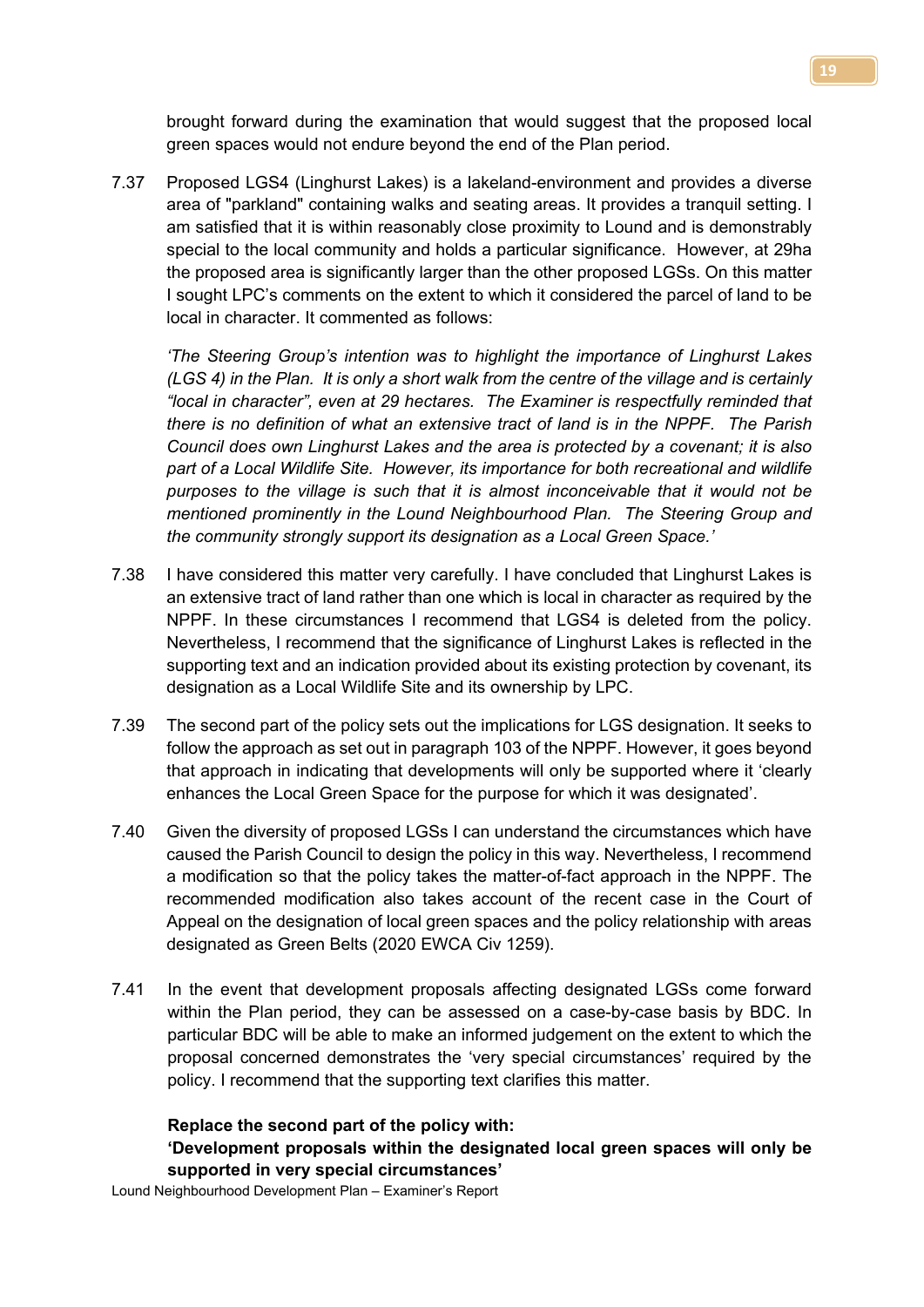*At the end of paragraph 101 add: 'Policy 5 follows the matter-of-fact approach in the NPPF. In the event that development proposals come forward on the local green spaces within the Plan period, they can be assessed on a case-by-case basis by the District Council. In particular it will be able to make an informed judgement on the extent to which the proposal concerned demonstrates the 'very special circumstances' required by the policy'. The parish Council considered the designation of Linghurst Lakes as a LGS. It is within reasonably close proximity to Lound and is demonstrably special to the local community and holds a particular significance. However, at 29 ha it is an extensive tract of land rather than a parcel of land which is local in character. Nevertheless, its protection within the Plan period is safeguarded by an existing covenant, its designation as a Local Wildlife Site and its ownership by Lound Parish Council'*

*Delete LGS4 from the details in the Plan and from Map 10*

Policy 6: Flood Risk and Drainage

- 7.42 This policy addresses flood risk issues and drainage. It has two related parts. The first is that developments should result in a net reduction of surface water run-off. The second is that all developments other than minor extensions should incorporate sustainable urban drainage techniques (SUDs)
- 7.43 The policy is underpinned by extensive supporting text. Some elements have been informed by community consultation during the preparation of the Plan.
- 7.44 The policy takes an ambitious approach to the use of SUDs systems. In addition, the second part of the policy recognises that any such drainage schemes should be proportionate to the development concerned. I sought LPC's comment on the extent to which there is evidence to support the requirement for the use of SUDs to all developments other than minor proposals. It responded as follows:

*'The problems in Lound with sewage and surface water flooding are not the ones that are typically found on low lying land close to water courses. Rather, local evidence shows these are problems caused by the village's poor drains, which are old, prone to blockages and apparently near their flow capacity limit. The comments from Severn Trent Water for the Regulation 14 Consultation formed the basis of significant amendments to the Neighbourhood Plan in this regard. Understandably, residents who have experienced such "sewage on the lawn" episodes are concerned that the development of additional houses can only worsen a problem, which anyway will increase over time with climate change. Paragraphs 104 to 109 cover this, but it is suggested that paragraph 104 might be reinforced with new words after the second sentence along the lines of "A number of properties have suffered from overflows of the foul sewer and the surface water drains, resulting in effluent in their garages and on their gardens. Although this is not something that happens every year, such events cannot be acceptable'*

7.45 I have considered this matter very carefully. In doing so I am not satisfied that the policy has regard to national policy (as set out in the NPPF). In doing so it takes an unduly onerous approach.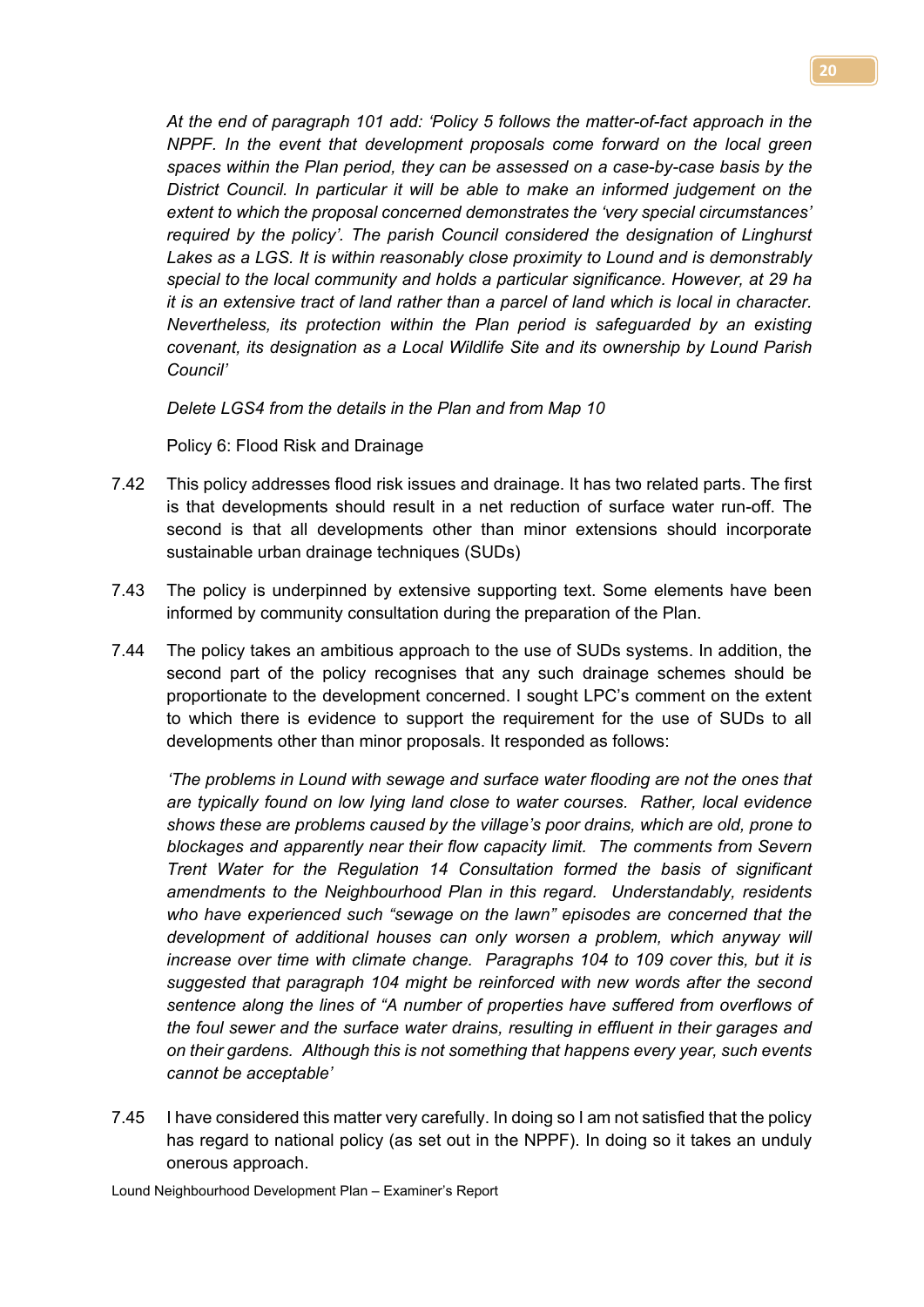- 7.46 Paragraphs 159 to 161 of the NPPF set out national policy as follows: 'Inappropriate development in areas at risk of flooding should be avoided by directing development away from areas at highest risk (whether existing or future). Where development is necessary in such areas, the development should be made safe for its lifetime without increasing flood risk elsewhere. Strategic policies should be informed by a strategic flood risk assessment, and should manage flood risk from all sources. They should consider cumulative impacts in, or affecting, local areas susceptible to flooding, and take account of advice from the Environment Agency and other relevant flood risk management authorities, such as lead local flood authorities and internal drainage boards. All plans should apply a sequential, risk-based approach to the location of development – taking into account all sources of flood risk and the current and future impacts of climate change – so as to avoid, where possible, flood risk to people and property'
- 7.47 In general terms the Plan has followed this approach. In particular it has:
	- identified allocated sites for housing development;
	- included criteria for their drainage in the site-specific policies;
	- set out a policy approach which concentrates new development in an identified development boundary; and
	- the identified development boundary is well away from Flood Zones 2 and 3 (as shown on Map 11a in the Plan)
- 7.48 In this context the second part of the policy seeks to apply elements of both the sequential test (NPPF 161 to 162) and the exceptions tests (NPPF 163 to 165) in national policy where such an approach may not be required. In all the circumstances I recommend that the second part of the policy is recast to ensure that it has regard to national policy. In particular the modifications result in a policy which is more general in nature and responds to the nature of the proposal concerned and its specific effects on the local water environment. The modifications also include a new part of the policy which offers particular support to proposals which include sustainable urban drainage approaches.

# **Replace the first part of the policy with:**

**'Development proposals should not increase the risk of flooding and, where practicable, should achieve a net decrease in surface water run-off rates, including through green infrastructure provision such as the planting of native trees and bushes'**

# **Replace the second part of the policy with:**

**'2. Development proposals should incorporate drainage systems commensurate with their scale and impact. In addition, where it is appropriate and practicable to do so proposals should provide multifunctional benefits by providing natural flood management and mitigation through the improvement or creation of green infrastructure.**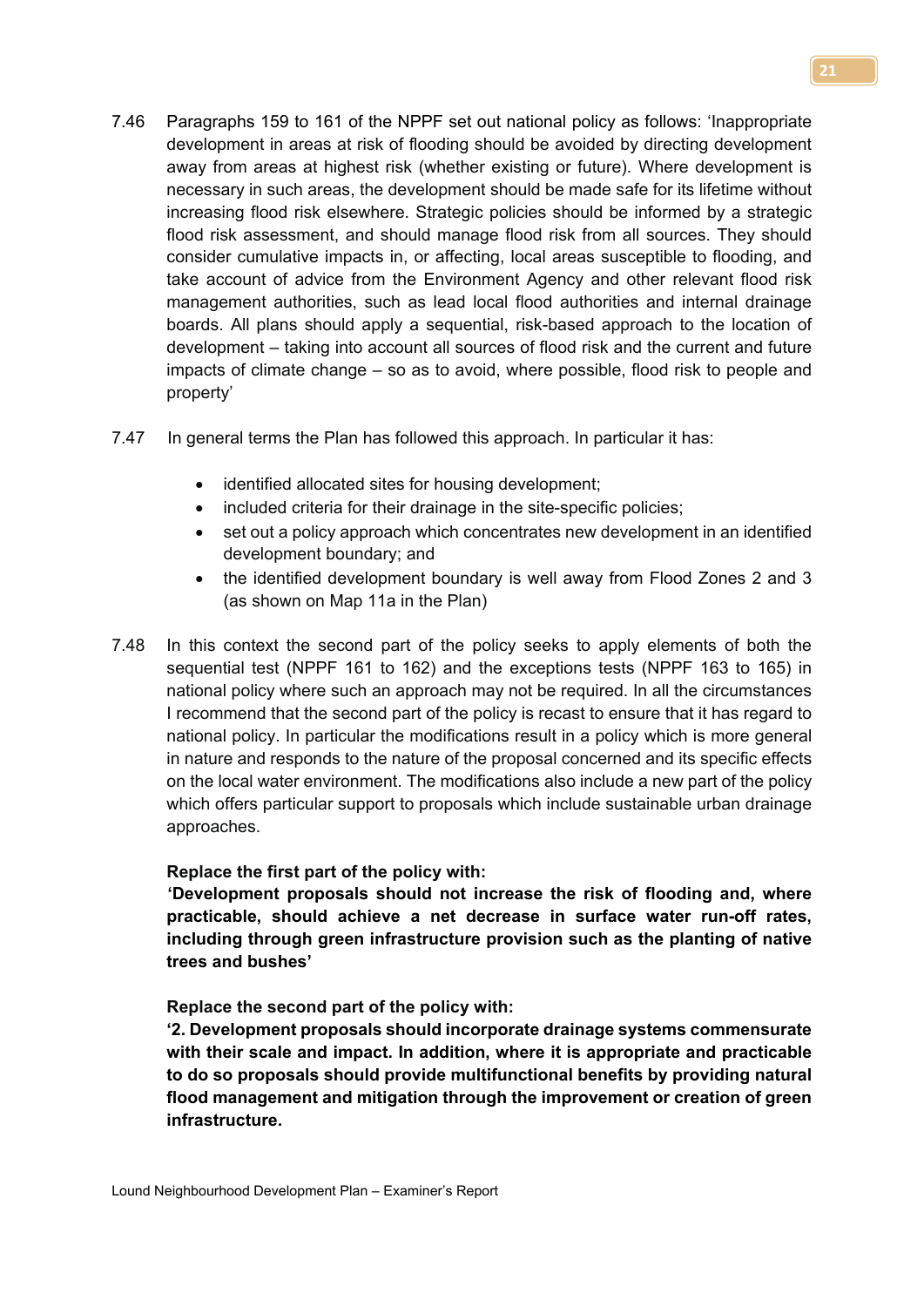# **3. Development proposals that incorporate sustainable urban drainage systems which respond sensitively to the water and drainage in the neighbourhood area will be particularly supported'**

*Replace paragraph 107 with: 'Paragraph 159 of the NPPF comments that inappropriate development in areas at risk of flooding should be avoided by directing development away from areas at highest risk (whether existing or future). Where development is necessary in such areas, the development should be made safe for its lifetime without increasing flood risk elsewhere. The Plan has achieved this approach in a variety of ways.'*

*At the beginning of paragraph 108 add: 'The third part of Policy 6 offers specific support for developments which include sustainable urban drainage schemes'* 

Policy 7: Achieving high-quality design

- 7.49 This policy provides a very positive and well considered approach to the design agenda. It is based on the character work undertaken for the Design Guide and as summarised in Table 4 of the Plan. The policy has five related parts as follows:
	- proposals should demonstrate a high design quality that accords with National Design Guide standards, 'Building for a Healthy Life' or equivalent and contributes to the character of the village;
	- particular attention should be given to landscaping schemes and boundary treatment;
	- materials, scale and massing should also reinforce the existing character area.
	- proposals should demonstrate how they comply with a series of design and layout criteria; and
	- new developments should be appropriate to their location and context.
- 7.50 The policy has been very well-developed. In particular it takes account of the National Design Guide and the assessment of character areas in its own Design Code. This ensures that it is very distinctive to the parish. I recommend that the fourth part of the policy is modified so that it would be applied on a proportionate basis. This will acknowledge that most of the proposals which come forward in the Plan period will be in the development boundary and will be minor in nature. Whilst the Plan was prepared and submitted before the 2021 version of the NPPF was published it is underpinned by a range of assessments and detailed studies as highlighted in paragraph 129 of that version of the NPPF. In this context I am satisfied that the policy meets the basic conditions. It will assist significantly in delivering the environmental dimension of sustainable development.

# **At the beginning of the fourth element of the policy add: 'As appropriate to their scale, nature and location development'**

Policy 8: Energy efficiency in design

7.51 This policy addresses a series of energy efficiency issues. It includes elements on: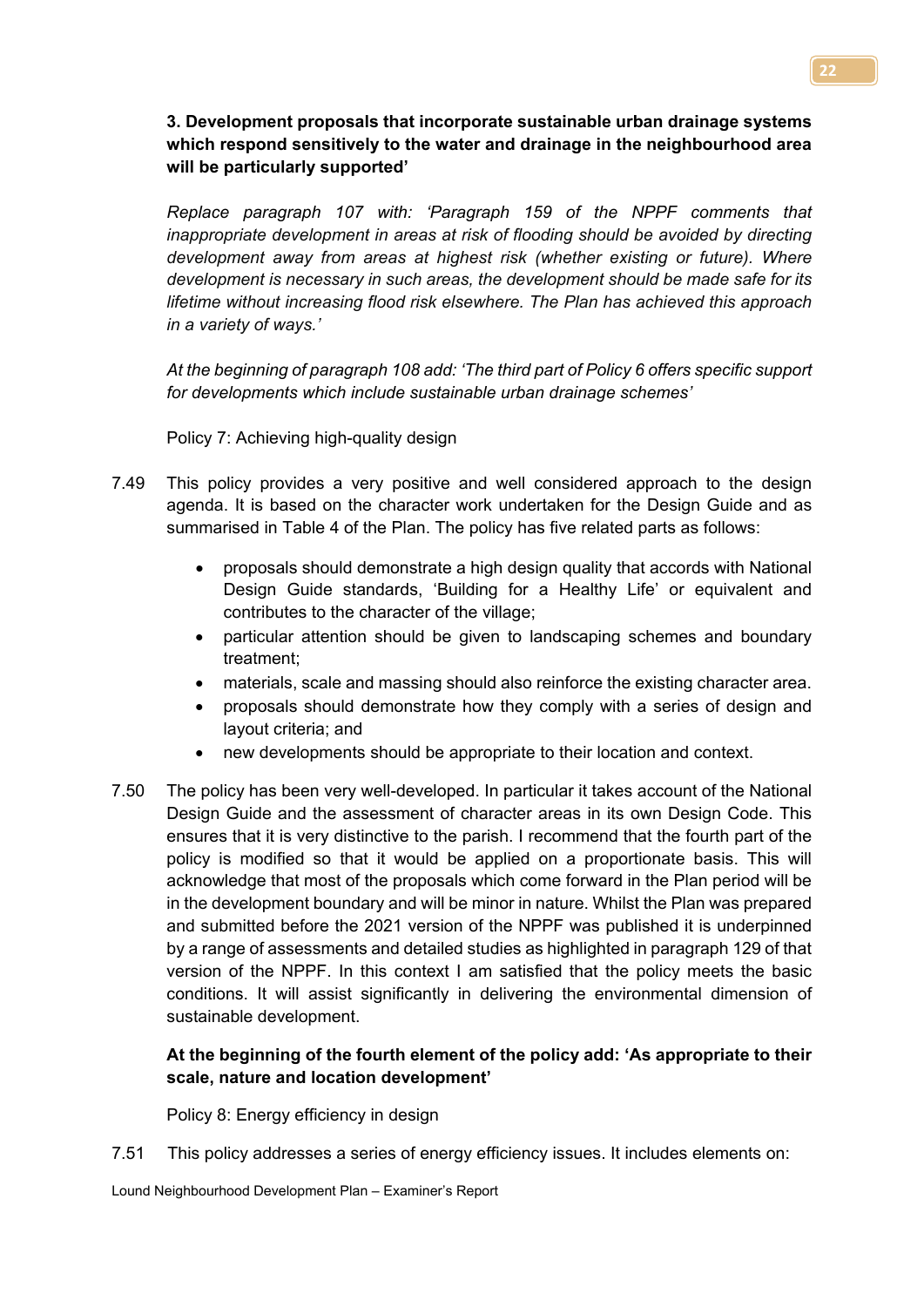- support for the construction of low carbon homes;
- support for the sensitive retrofitting of energy efficiency measures in historic properties; and
- the application of water efficiency standards.
- 7.52 In general terms the policy has been well-developed and meets the basic conditions. However, to bring the clarity required by the NPPF I recommend detailed modifications to the wording of the three parts of the policy. I also recommend that the examples in the second part of the policy are relocated into the supporting text.

**In the first part of the policy replace 'are supported' with 'will be supported'** 

**In the second part of the policy replace 'is supported' with 'will be supported'** 

**In the second part of the policy delete 'This could be achieved through: (and the two examples)'**

**In the third part of the policy replace 'will be required to' with 'should'**

*At the end of paragraph 130 add: 'The second part of Policy 8 addresses this important matter. Retrofitting can be achieved through a range of measures including [at this point add a) and b) from the policy]'*

Policy 9: Heritage Assets

- 7.53 This policy comments about heritage assets. It identifies the various assets in tables/maps and then applies the approach in national policy to the assets.
- 7.54 The policy takes a positive approach to this important matter. It also takes account of the significance of historic buildings to the character and appearance of the village.
- 7.55 I recommend a series of detailed modifications to the policy to ensure that it has the clarity required by the NPPF. In particular I recommend the deletion of the third part of the policy. The policy element with regard to non-designated assets is addressed in the fourth part of the policy and its format follows the equivalent element of national policy. Otherwise, the policy meets the basic conditions. It will assist significantly in the delivery of the environmental dimension of sustainable development.

**In the first part of the policy replace 'permitted' with 'supported' and 'shall not harm' with 'does not have an unacceptable impact on'**

# **Delete the third part of the policy.**

Policy 10: Mix of Housing Types

- 7.56 This policy seeks to achieve a mix of housing types to meet local housing needs. It has two related parts. The first requires that the mix of house types should reflect the most recent evidence on this matter. The second requires that houses with 1-3 bedrooms should be constructed to Building Regulations Part M4(2).
- 7.57 The first part of the policy meets the basic conditions with a modification to the wording used.

Lound Neighbourhood Development Plan – Examiner's Report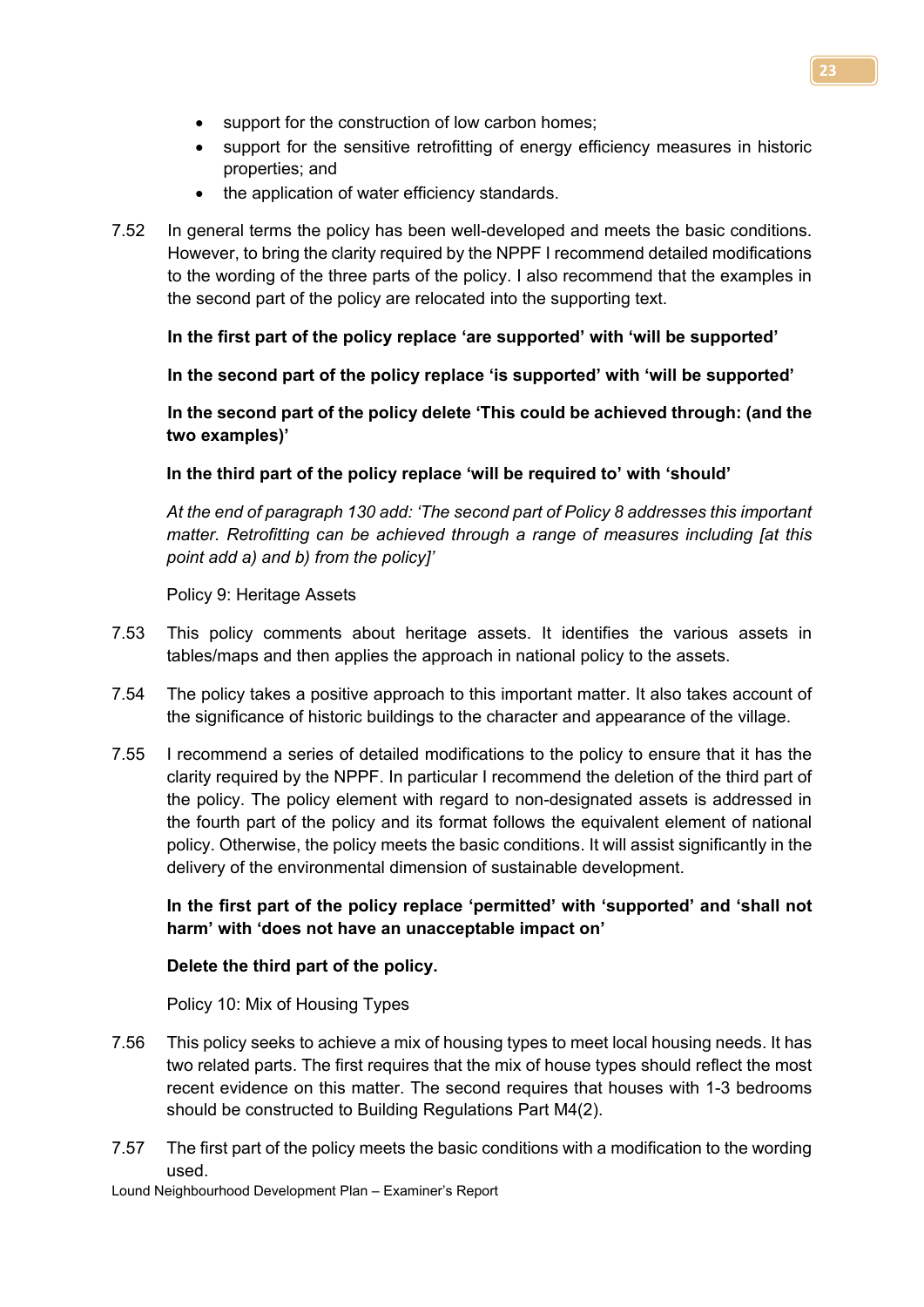7.58 In the clarification note I sought LPC's comments on the evidence which underpinned the approach taken in the second part of the policy. It advised that:

*'The evidence relates to the needs of the local ageing population, supporting older people wanting to stay in their houses in the village, and the importance of creating homes that are sustainable. Both themes are referenced throughout the Neighbourhood Plan.'*

7.59 On balance I am satisfied that the Plan has made a strong case for such an approach. Nevertheless, I recommend that its format is simplified. In particular there is no need for the policy to describe the details of the Building Regulations Part M4(2).

# **In the first part of the policy replace 'will be required to' with 'should'**

**Replace the second part of the policy with: 'Proposals for 1-3 bed dwellings should be accessible and adaptable to the standards set out in Part M4(2) of the Building Regulations'**

Policy 11: Community Facilities

- 7.60 This policy celebrates the importance of community facilities in the parish. It has three related parts as follows:
	- the identification of key community facilities and their safeguarding:
	- the identification of a limited number of circumstances where proposals for the loss of an identified facility would be supported; and
	- offering support for the development of new community facilities.
- 7.61 The policy is well-developed. In particular it acknowledges the importance of community facilities to the well-being of the parish. In addition, I am satisfied that the three identified facilities are appropriate to the neighbourhood area.
- 7.62 The second part of the policy takes a flexible approach to proposals which may affect the identified facilities. It takes account of changing circumstances and commercial viability.
- 7.63 The third part of the policy comments about proposals for new community facilities. It intends to concentrate them within the development boundary unless there is a need for a specific proposal and it cannot be more centrally-located. However, as BDC comments the Playing Fields are located outside the development boundary and a rigid interpretation of the policy could prevent additional facilities coming forward on that site. To remedy this issue, I recommend that the policy provides support to new facilities within or immediately adjacent to the development boundary. I also recommend that the policy builds in appropriate safeguards in respect of the amenities of any residential properties in the immediate vicinity of any site concerned.

# **Replace the third part of the policy with:**

**'Proposals for new community facilities will be supported where they:**

• **are located within the Development Boundary or immediately adjacent to the development boundary; and**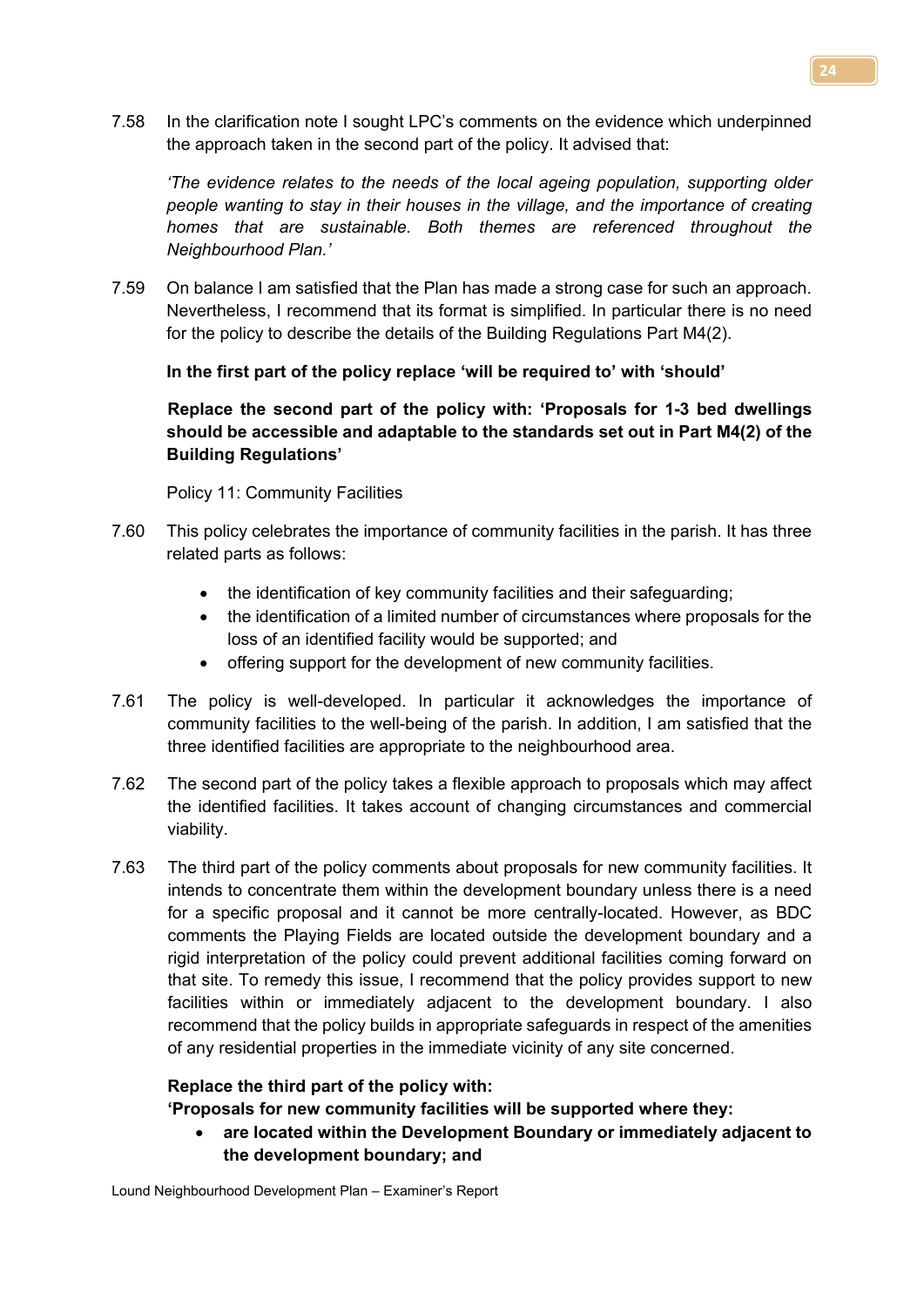# • **do not have an unacceptable impact on the amenity of residential properties in the immediate locality'**

#### *Housing Allocations*

- 7.64 Policies 12 to 14 of the Plan bring forward a package of housing sites in the village. They have been developed locally as the plan has progressed. They have been designed to deliver the local element of growth proposed for small villages as set out in the emerging Local Plan. This is a very positive approach.
- 7.65 Elements of the various policies and the supporting map details refer to the site numbers used as the Plan was being developed (and as other sites were considered). This is understandable. However, within the context of the Plan becoming part of the wider development plan this approach is no longer necessary. As such I recommend the removal of the references concerned. I do not repeat this explanation on a policyby-policy basis.
- 7.66 In each policy I recommend modifications to the drainage-related criterion to ensure that the eventual solution for the individual site reflects the wider approach taken in Policy 6 of the Plan. I also recommend consequential modifications to the supporting text associated with each policy. I do not repeat this explanation on a policy-by-policy basis.

Policy 12: Development of Yew Tree Farm site and outbuildings

- 7.67 As the Plan comments the site contains large farm storage buildings and hard standing. The site is outside, but immediately adjoining, the Conservation Area and is in the setting of the listed Yew Tree farmhouse. As such, any development would need to have regard to this historic setting, the most appropriate types of buildings being of a traditional agricultural style which relate well to the listed Yew Tree farmhouse in terms of their layout, design and materials.
- 7.68 I am satisfied that the allocation of this site is appropriate and reflects its location in the village. Similarly, I am satisfied that it is accompanied by a carefully-selected range of distinctive criteria.

**In part 1 g) replace 'the use of…. Paragraph 80)' with 'the application of the principles set out in Policy 6 of this Plan'**

*Remove reference to NP number (NP19) in policy title and Map 17*

*In paragraph 184 delete the penultimate sentence.*

Policy 13: Development of Land east of Town Street

7.69 As the Plan comments the site is a field (of 0.15-hectare in size). It is proposed for one dwelling and will be deliverable in the medium term (10-15 years). The site adjoins, but is outside, the accepted development boundary (as defined for the work on the Core Strategy).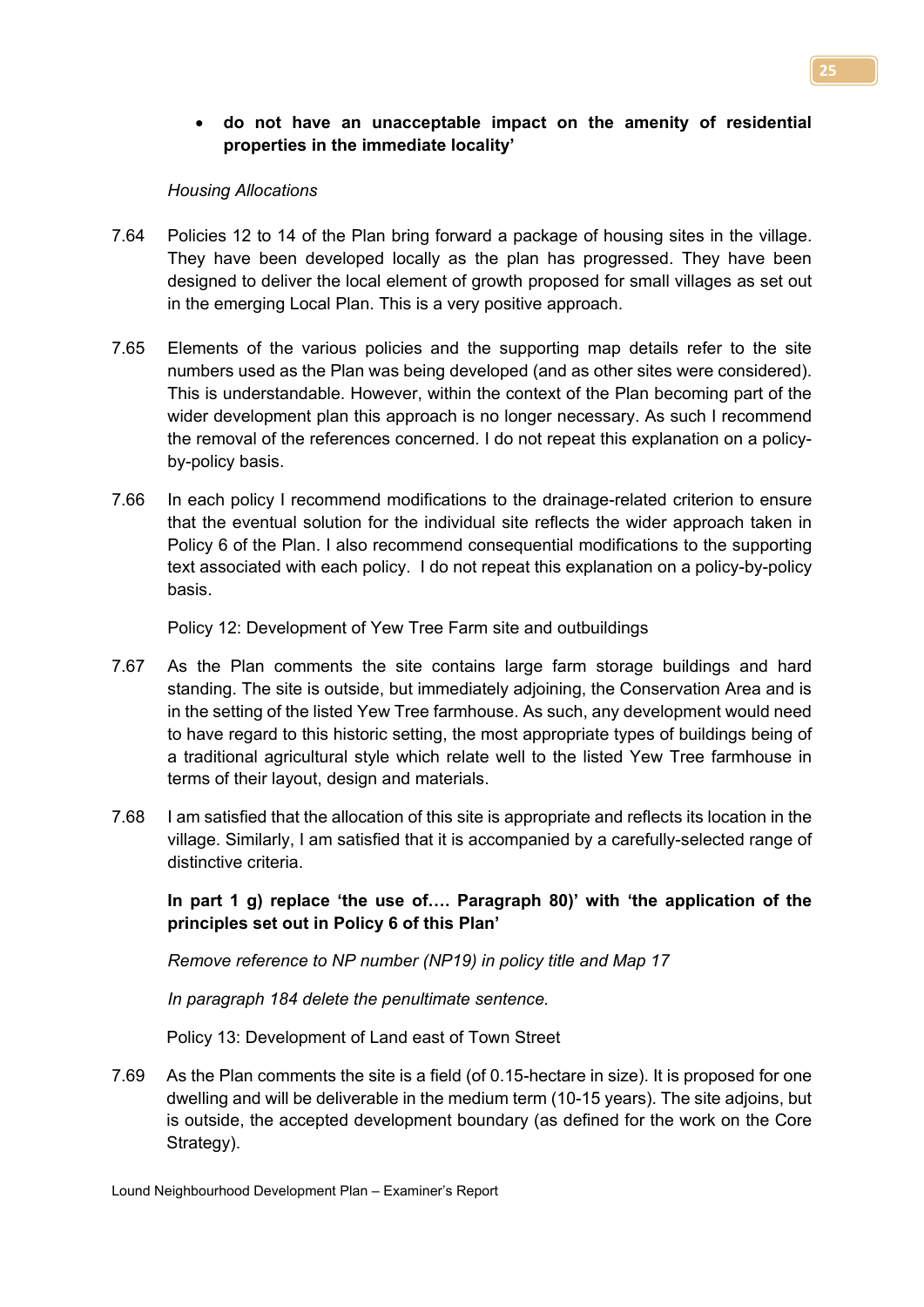7.70 I am satisfied that the allocation of this site is appropriate and reflects its location in the village. Similarly, I am satisfied that it is accompanied by a carefully-selected range of distinctive criteria.

**In part 1 e) replace 'the use of…. Paragraph 80)' with 'the application of the principles set out in Policy 6 of this Plan'**

*Remove reference to NP number in policy title (NP21 north) and Map 18*

*In paragraph 192 delete the final sentence.*

Policy 14: Development of Land east of Town Street

- 7.71 As the Plan comments the site is a field (of 0.15-hectare in size). It is located to the immediate south of the site identified in Policy 13. It is proposed for two dwellings. The site adjoins, but is outside, the accepted development boundary (as defined for the work on the Core Strategy).
- 7.72 I am satisfied that the allocation of this site is appropriate and reflects its location in the village. Similarly, I am satisfied that it is accompanied by a carefully-selected range of distinctive criteria.

# **In part 1 e) replace 'the use of…. Paragraph 80)' with 'the application of the principles set out in Policy 6 of this Plan'**

*Remove reference to NP number in policy title (NP21 south) and Map 19*

*In paragraph 198 delete the final sentence*

Community Projects

- 7.73 Appendix A identifies four community projects. I am satisfied that they are appropriate to the parish. In some cases, they will complement the land use policies.
- 7.74 The Plan follows best practice in including the projects in a separate section of the Plan.

Other Matters - General

7.75 This report has recommended a series of modifications both to the policies and to the supporting text in the submitted Plan. Where consequential changes to the text are required directly as a result of my recommended modification to the policy concerned, I have highlighted them in this report. However other changes to the general text may be required elsewhere in the Plan as a result of the recommended modifications to the policies. It will be appropriate for BDC and LPC to have the flexibility to make any necessary consequential changes to the general text. I recommend accordingly.

*Modification of general text (where necessary) to achieve consistency with the modified policies.*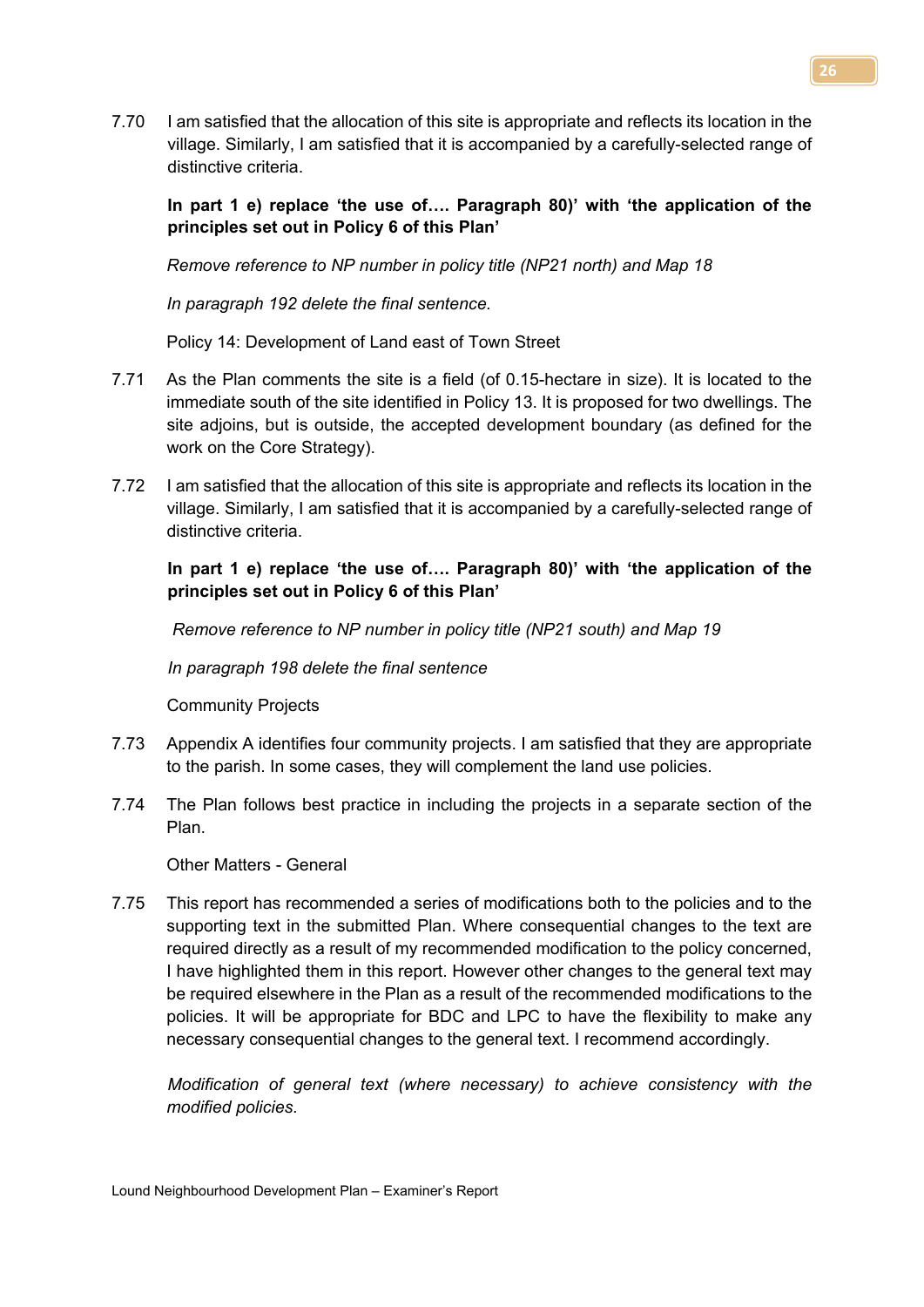Implementation and Review

- 7.76 Section 22 of the Plan properly comments about the need for monitoring of any made neighbourhood plan. It also recognises that a review of the Plan may be required at some point within the Plan period.
- 7.77 The submitted Plan has been prepared within the context of a development plan context that pre-dates the introduction of the current version of the NPPF. BDC is now working towards the preparation of a new Local Plan. It is anticipated that the emerging Local Plan will be adopted in 2023. This process will be an important milestone in the development of planning policy in the District. I have commented elsewhere in this report about the relationship between the allocated sites in the Plan (as recommended to be modified) and the emerging clarity about the requirement for new development in the Plan period.
- 7.78 In these circumstances I recommend that the submitted neighbourhood plan includes a degree of commentary about the relationship between the emerging local plan and any made neighbourhood plan at that time. Plainly the Parish Council will need to consider the potential impact at that time and reach its own view on the need or otherwise for a review of the Plan.
- 7.79 I also recommend that this part of the Plan addresses three potential scenarios and/or outcomes arising from the adoption of the Local Plan. The first would be one where development does not proceed as planned on the three allocated housing sites. The second would be one where the adopted Local Plan required a higher yield of houses in the smaller villages. The third would be one where the balance between windfall development and allocated sites meeting the objectively-assessed housing requirement incorporated in the Local Plan varied from that proposed in Policy ST1 (B) of the emerging Local Plan

*At the end of paragraph 204 add: 'In particular the Parish Council will consider a review of the Plan if any or all of the three housing sites allocated in the Plan do not come forward. In addition, the adoption of the Bassetlaw Local Plan 2037 will be a key milestone in the formulation of the development plan for the District. In this context the Parish Council will consider the need for a review of the neighbourhood plan at that point. This task will be undertaken based on an assessment of developments that have taken place at that time in the neighbourhood area, the objectively-assessed housing requirement incorporated in the Local Plan and the way in which the adopted Plan proposes that the requirement is apportioned within the hierarchy in Policy ST1 (B).*